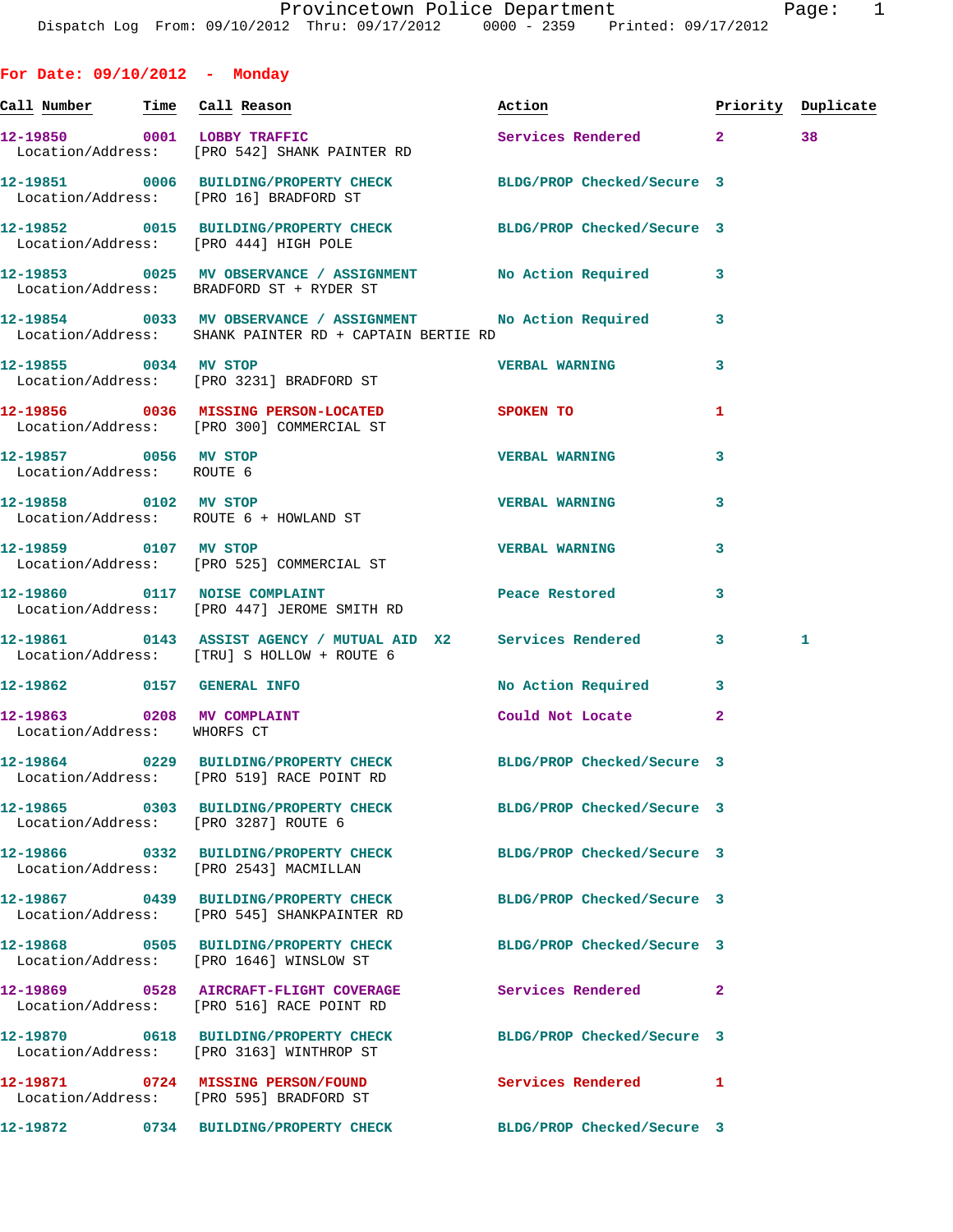|                                                                                             | Provincetown Police Department                                                                              |                            |                |
|---------------------------------------------------------------------------------------------|-------------------------------------------------------------------------------------------------------------|----------------------------|----------------|
|                                                                                             | Dispatch Log From: 09/10/2012 Thru: 09/17/2012 0000 - 2359 Printed: 09/17/2012                              |                            |                |
| Location/Address: [PRO 2543] MACMILLAN                                                      |                                                                                                             |                            |                |
|                                                                                             | 12-19873 0747 TRAFFIC CONTROL<br>Location/Address: [PRO 569] WINSLOW ST                                     | Services Rendered          | 3              |
|                                                                                             | 12-19877 0800 PARKING COMPLAINT / GENERAL Services Rendered<br>Location/Address: JOHNSON ST + COMMERCIAL ST |                            | 3              |
| 12-19875 0808 AIRCRAFT                                                                      | Location/Address: [PRO 516] RACE POINT RD                                                                   | <b>Services Rendered</b>   | $\overline{a}$ |
|                                                                                             | 12-19876 0809 ROAD CLOSURES<br>Location/Address: JOHNSON ST + COMMERCIAL ST                                 | <b>Services Rendered</b>   | 3              |
|                                                                                             | 12-19878 0917 STREET SWEEPING TOWS<br>Location/Address: [PRO 1554] COMMERCIAL ST                            | <b>Vehicle Towed</b>       | 3              |
|                                                                                             | 12-19879 1011 COMPLAINT<br>Location/Address: [PRO 99] COMMERCIAL ST                                         | <b>Services Rendered</b>   | 3              |
| 12-19880 1035 MV STOP/ARREST<br>Location/Address: PLEASANT ST<br>Refer To Arrest: 12-314-AR |                                                                                                             | Arrest(s) Made             | 3              |
|                                                                                             | 12-19881 1206 BY-LAW VIOLATION<br>Location/Address: [PRO 3262] GOSNOLD ST                                   | <b>Services Rendered</b>   | $\overline{a}$ |
|                                                                                             | 12-19882 1215 ABANDONED BIKE<br>Location/Address: [PRO 808] COMMERCIAL ST                                   | Services Rendered          | $\overline{a}$ |
|                                                                                             | 12-19883 1310 SERVICE CALL<br>Location/Address: [PRO 2885] COMMERCIAL ST                                    | Extinguished               | 3              |
|                                                                                             | 12-19886 1407 NEST OF POSSUMS<br>Location/Address: [PRO 1262] COMMERCIAL ST                                 | Services Rendered          | $\mathbf{2}$   |
|                                                                                             | 12-19887 1417 PARKING COMPLAINT / GENERAL SPOKEN TO<br>Location/Address: BROWNE ST + PLEASANT ST            |                            | 3              |
| Location/Address: FRANKLIN ST                                                               | 12-19888 1420 PARKING COMPLAINT / GENERAL SPOKEN TO                                                         |                            | 3              |
| Location/Address: [PRO 658] MOZART AVE                                                      | 12-19889 1420 MEDICAL EMERGENCY                                                                             | Transported to Hospital 1  |                |
| 12-19890 1511 BIKE SEAT                                                                     | Location/Address: [PRO 542] SHANK PAINTER RD                                                                | Services Rendered          | $\overline{a}$ |
| 12-19891 1518 FOLLOW UP                                                                     | Location/Address: [PRO 1550] COMMERCIAL ST                                                                  | <b>Services Rendered</b>   | $\overline{a}$ |
|                                                                                             | 12-19892 1550 BUILDING/PROPERTY CHECK<br>Location/Address: [PRO 2898] JEROME SMITH RD                       | BLDG/PROP Checked/Secure 3 |                |
| Location/Address: [PRO 57] BRADFORD ST                                                      | 12-19893 1559 BUILDING/PROPERTY CHECK                                                                       | BLDG/PROP Checked/Secure 3 |                |
|                                                                                             | 12-19894 1602 LOST/FOUND PROPERTY<br>Location/Address: [PRO 105] COMMERCIAL ST                              | <b>Services Rendered</b>   | 3              |
| Location/Address: [PRO 3440] ROUTE 6                                                        | 12-19895 1603 MV OBSERVANCE / ASSIGNMENT                                                                    | No Action Required         | 3              |
|                                                                                             | 12-19896 1655 MV OBSERVANCE / ASSIGNMENT<br>Location/Address: [PRO 525] COMMERCIAL ST                       | BLDG/PROP Checked/Secure 3 |                |
| 12-19897 1718 LOST WALLET                                                                   | Location/Address: [PRO 2543] MACMILLAN WHARF                                                                | Services Rendered          | 3              |
|                                                                                             | 12-19898 1723 MV OBSERVANCE / ASSIGNMENT Services Rendered<br>Location/Address: HARRY KEMP WAY + HOWLAND ST |                            | 3.             |

Page: 2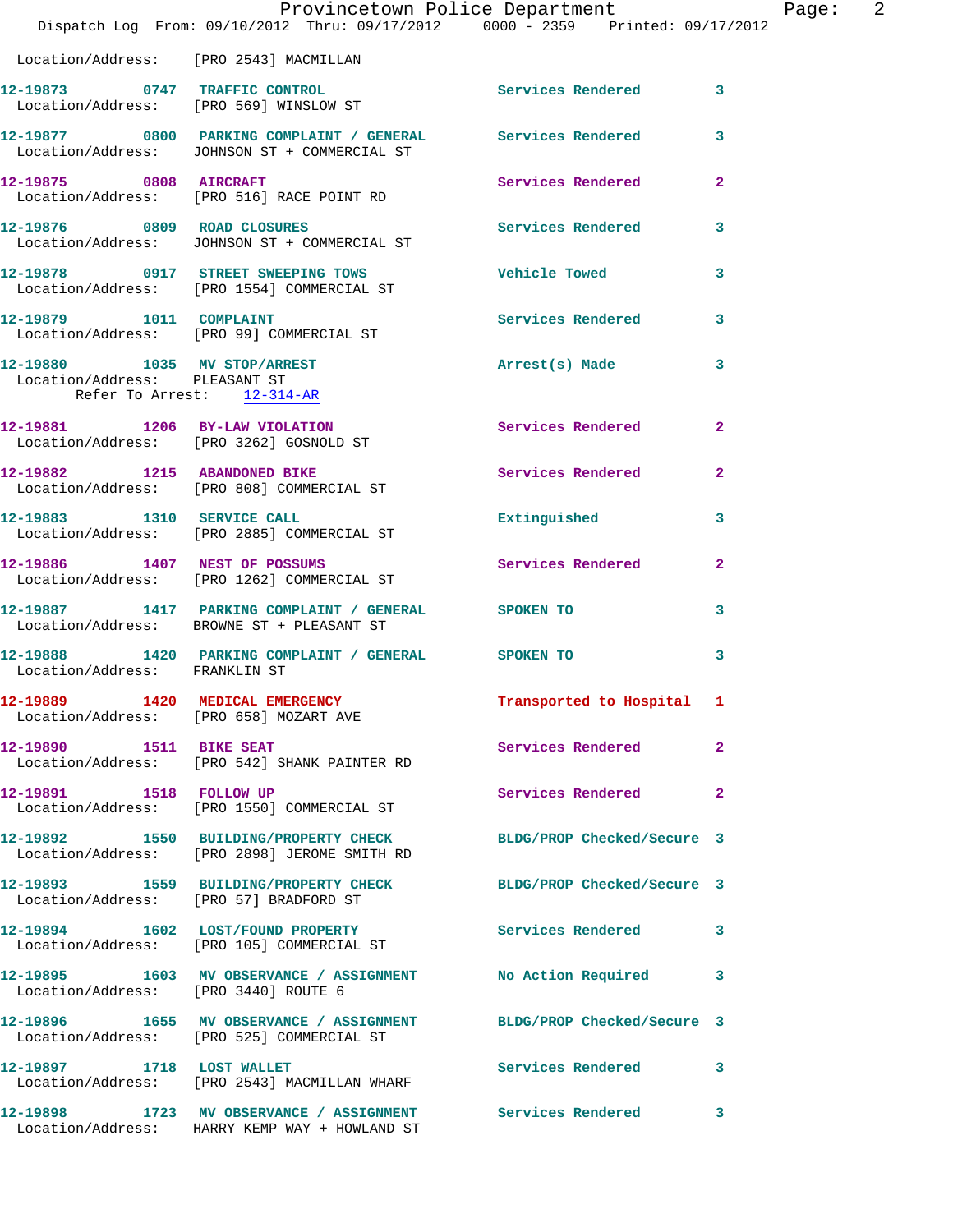**12-19899 1724 BUILDING/PROPERTY CHECK BLDG/PROP Checked/Secure 3**  Location/Address: [PRO 564] BAYBERRY **12-19900 1724 PARKING COMPLAINT / GENERAL SPOKEN TO 3**  Location/Address: [PRO 30] BRADFORD ST **12-19901 1733 MV STOP VERBAL WARNING 3**  Location/Address: ANTHONY ST + HARRY KEMP WAY **12-19902 1804 MV STOP VERBAL WARNING 3**  Location/Address: BRADFORD ST + CENTER ST **12-19903 1814 ASSIST CITIZEN Services Rendered 3**  Location/Address: [PRO 2144] CONWELL ST **12-19904 1848 BUILDING/PROPERTY CHECK BLDG/PROP Checked/Secure 3**  Location/Address: [PRO 2206] COMMERCIAL ST **12-19905 1921 BUILDING/PROPERTY CHECK BLDG/PROP Checked/Secure 3**  Location/Address: [PRO 391] COMMERCIAL ST 12-19906 1923 LOST BLACK WALLET **12-19906** Services Rendered 3 Location/Address: [PRO 217] COMMERCIAL ST **12-19907 1936 MV STOP VERBAL WARNING 3**  Location/Address: [PRO 2479] ROUTE 6 **12-19908 1946 BUILDING/PROPERTY CHECK BLDG/PROP Checked/Secure 3**  Location/Address: [PRO 2540] RACE POINT RD **12-19909 2019 MAN IN WATER Transported to Hospital 2**  Location/Address: [PRO 3259] MACMILLAN WHARF **12-19910 2042 MEDICAL EMERGENCY Transported to Hospital 1**  Location/Address: [PRO 3296] SHANK PAINTER RD **12-19911 2137 BUILDING/PROPERTY CHECK BLDG/PROP Checked/Secure 3**  Location/Address: [PRO 16] BRADFORD ST **12-19912 2147 BUILDING/PROPERTY CHECK BLDG/PROP Checked/Secure 3**  Location/Address: [PRO 440] HARRY KEMP WAY **12-19913 2208 BUILDING/PROPERTY CHECK BLDG/PROP Checked/Secure 3**  Location/Address: [PRO 3287] ROUTE 6 **12-19914 2222 DR ORDERED TRANSPORT Transported to Hospital 1**  Location/Address: [PRO 3222] ALDEN ST **12-19915 2319 BUILDING/PROPERTY CHECK BLDG/PROP Checked/Secure 3**  Location/Address: [PRO 530] SHANKPAINTER RD **12-19916 2324 BUILDING/PROPERTY CHECK BLDG/PROP Checked/Secure 3**  Location/Address: [PRO 3287] ROUTE 6 **12-19917 2335 MV STOP VERBAL WARNING 3**  Location/Address: [PRO 106] COMMERCIAL ST **12-19918 2347 MV STOP VERBAL WARNING 3**  Location/Address: [PRO 731] BRADFORD ST

## **For Date: 09/11/2012 - Tuesday**

**12-19919 0000 MV OBSERVANCE / ASSIGNMENT Services Rendered 3**  Location/Address: CAPTAIN BERTIE RD + SHANK PAINTER RD **12-19920 0011 ASSIST CITIZEN Services Rendered 1**  Location/Address: [PRO 662] COMMERCIAL ST **12-19921 0052 BUILDING/PROPERTY CHECK BLDG/PROP Checked/Secure 3**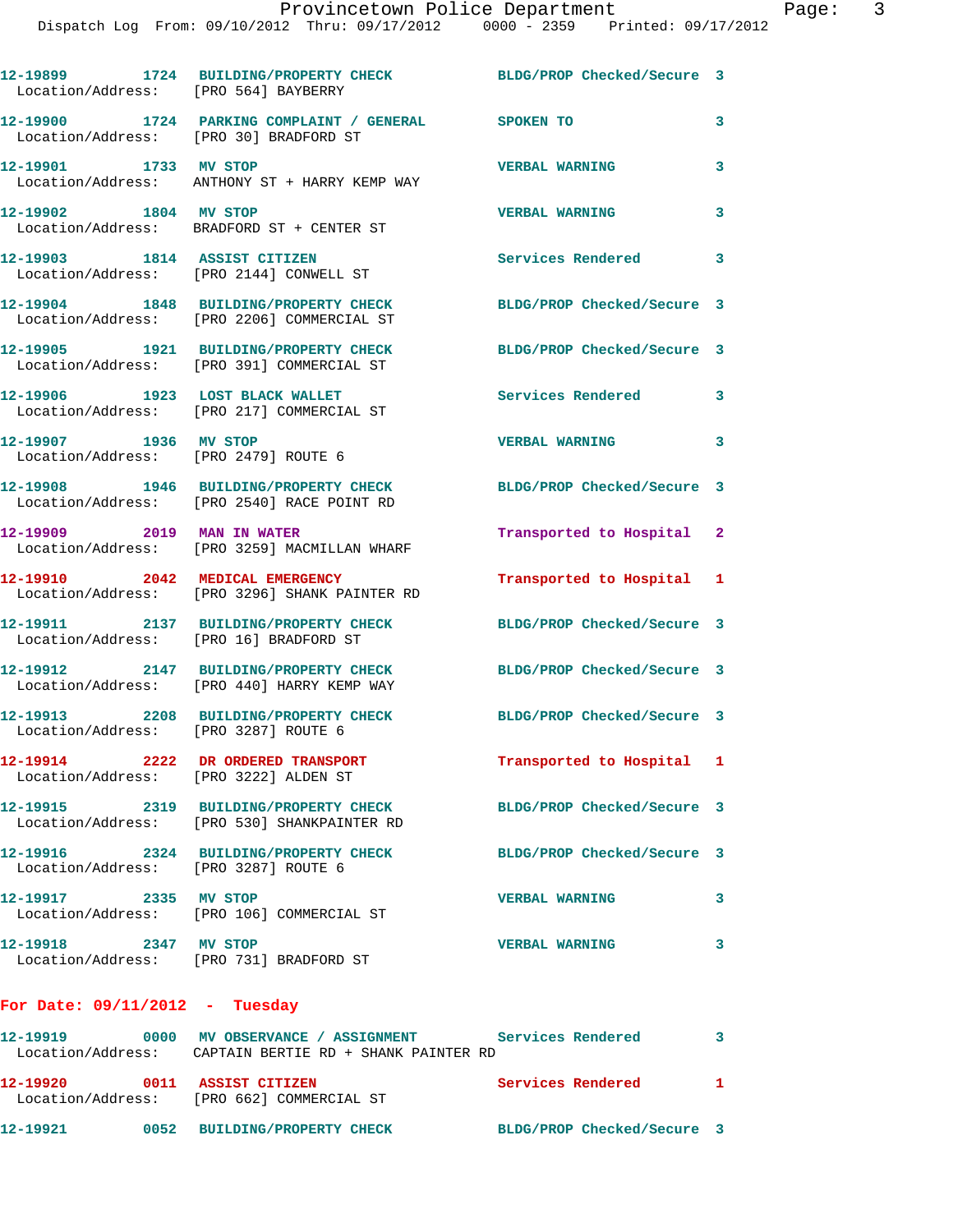|                                      | Provincetown Police Department<br>Dispatch Log From: 09/10/2012 Thru: 09/17/2012 0000 - 2359 Printed: 09/17/2012  |                            |              | Page: 4 |  |
|--------------------------------------|-------------------------------------------------------------------------------------------------------------------|----------------------------|--------------|---------|--|
| Location/Address: [PRO 571] ALDEN ST |                                                                                                                   |                            |              |         |  |
|                                      | 12-19924 0117 LOBBY TRAFFIC<br>Location/Address: [PRO 542] SHANK PAINTER RD                                       | Services Rendered 2        |              | 20      |  |
|                                      | 12-19925 0150 MV OBSERVANCE / ASSIGNMENT Services Rendered 3<br>Location/Address: RYDER ST + BRADFORD ST          |                            |              |         |  |
|                                      | 12-19926 0220 BUILDING/PROPERTY CHECK<br>Location/Address: [PRO 440] HARRY KEMP WAY                               | BLDG/PROP Checked/Secure 3 |              |         |  |
|                                      | 12-19927 0237 NOISE COMPLAINT<br>Location/Address: [PRO 1270] ALDEN ST                                            | SPOKEN TO 3                |              |         |  |
|                                      | 12-19928 0245 BUILDING/PROPERTY CHECK BLDG/PROP Checked/Secure 3<br>Location/Address: [PRO 2543] MACMILLAN        |                            |              |         |  |
|                                      | 12-19929 0347 BUILDING/PROPERTY CHECK BLDG/PROP Checked/Secure 3<br>Location/Address: [PRO 3030] TIN PAN ALLEY RD |                            |              |         |  |
|                                      | 12-19930 0425 BUILDING/PROPERTY CHECK BLDG/PROP Checked/Secure 3<br>Location/Address: [PRO 444] HIGH POLE         |                            |              |         |  |
|                                      | 12-19931 0501 BUILDING/PROPERTY CHECK BLDG/PROP Checked/Secure 3<br>Location/Address: [PRO 488] MAYFLOWER AVE     |                            |              |         |  |
| Location/Address: [PRO 2521] ROUTE 6 | 12-19932 0602 MV OBSERVANCE / ASSIGNMENT Services Rendered 3                                                      |                            |              |         |  |
|                                      | 12-19934 0730 HARBORMASTER ON/OFF DUTY Services Rendered 2<br>Location/Address: [PRO 2543] MACMILLAN WHARF        |                            |              |         |  |
| Location/Address: [PRO 3287] ROUTE 6 | 12-19935 0738 BUILDING/PROPERTY CHECK BLDG/PROP Checked/Secure 3                                                  |                            |              |         |  |
| Location/Address: [PRO 571] ALDEN ST | 12-19936 0750 BUILDING/PROPERTY CHECK BLDG/PROP Checked/Secure 3                                                  |                            |              |         |  |
|                                      | 12-19937 0800 TRAFFIC CONTROL<br>Location/Address: [PRO 569] WINSLOW ST                                           | Services Rendered 3        |              |         |  |
| 12-19938                             | 0909 BUILDING/PROPERTY CHECK<br>Location/Address: [PRO 2483] COMMERCIAL ST                                        | BLDG/PROP Checked/Secure 3 |              |         |  |
|                                      | 12-19939 1045 LOST GLASSES<br>Location/Address: [PRO 542] SHANK PAINTER RD                                        | No Action Required         | 3            |         |  |
|                                      | 12-19940 1048 FOUND WALLET-RETURNED<br>Location/Address: [PRO 542] SHANK PAINTER RD                               | <b>No Action Required</b>  | $\mathbf{3}$ |         |  |
|                                      | 12-19941 1122 PARK, WALK & TALK<br>Location/Address: [PRO 606] CONWELL ST                                         | No Action Required         | $\mathbf{2}$ |         |  |
| 12-19942 1130 ANIMAL CALL            | Location/Address: [PRO 838] COMMERCIAL ST                                                                         | Services Rendered          | $\mathbf{2}$ |         |  |
| Location: CENTER ROAM                | $12-19944$ 1140 PARK, WALK & TALK                                                                                 | No Action Required         | $\mathbf{2}$ |         |  |
|                                      | 12-19943 1146 LOST KEYS<br>Location/Address: [PRO 542] SHANK PAINTER RD                                           | No Action Required 3       |              |         |  |
|                                      | 12-19945 1202 PROPERTY CHECK<br>Location/Address: [PRO 3317] CEMETERY RD                                          | BLDG/PROP Checked/Secure 3 |              |         |  |
|                                      | 12-19946 1202 PROPERTY CHECK<br>Location/Address: [PRO 3318] CEMETERY RD                                          | BLDG/PROP Checked/Secure 3 |              |         |  |
|                                      | 12-19947 1204 ANIMAL CALL-CAT IN M/V<br>Location/Address: [PRO 149] COMMERCIAL ST                                 | No Action Required 2       |              |         |  |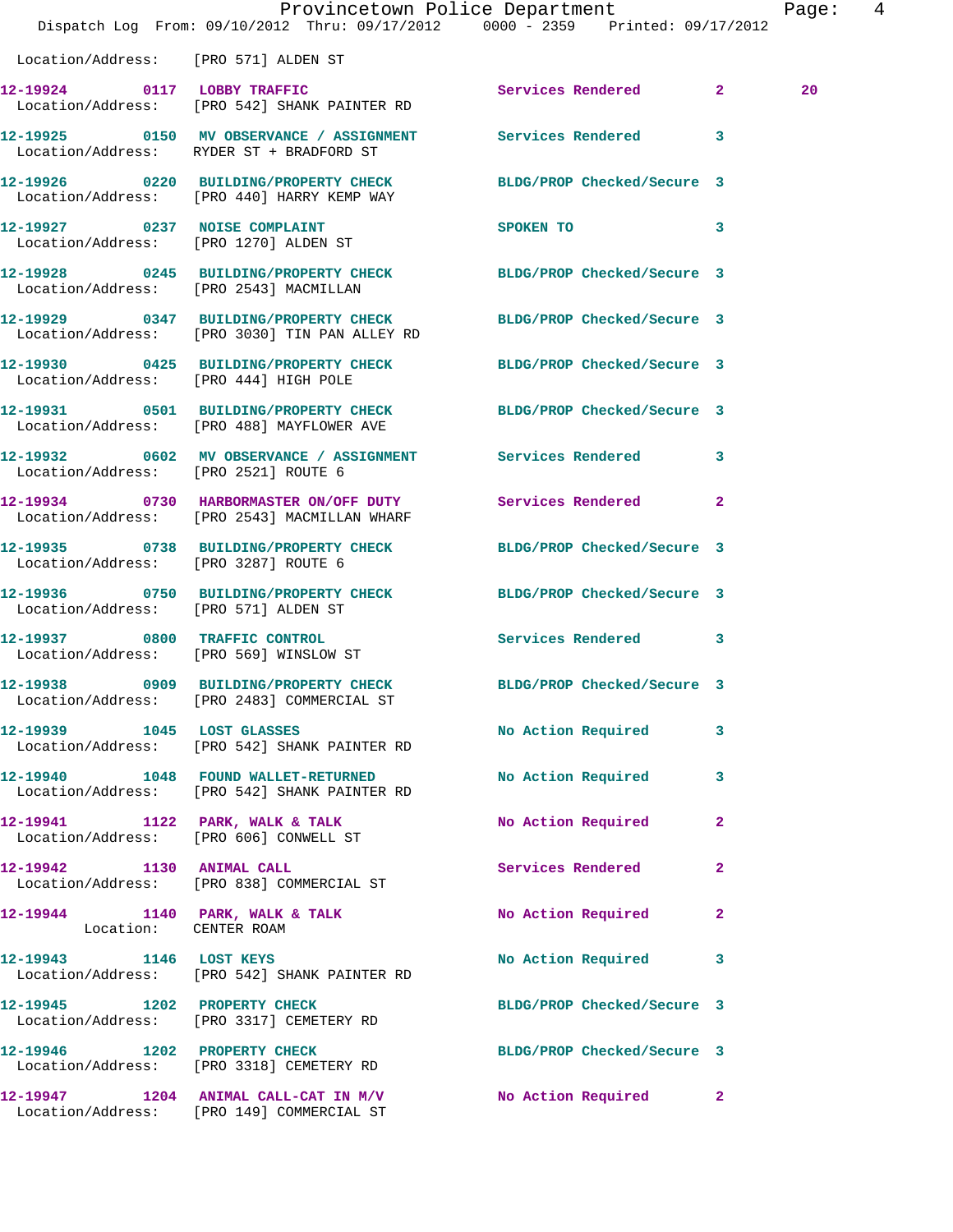|                                                               | Dispatch Log From: 09/10/2012 Thru: 09/17/2012   0000 - 2359   Printed: 09/17/2012                               | Provincetown Police Department | Page: 5      |
|---------------------------------------------------------------|------------------------------------------------------------------------------------------------------------------|--------------------------------|--------------|
| 12-19948 1235 FOLLOW UP                                       | Location/Address: [PRO 1270] ALDEN ST                                                                            | Services Rendered              | $\mathbf{2}$ |
| 12-19949 1244 COMPLAINT<br>Location/Address: COMMERCIAL ST    |                                                                                                                  | No Action Required 3           |              |
|                                                               | 12-19950 1248 COMPLAINT<br>Location/Address: BRADFORD ST + BREWSTER ST                                           | Taken/Referred to Other 3      |              |
|                                                               | 12-19951 1404 FOUND JACKET<br>Location/Address: [PRO 2463] COMMERCIAL ST                                         | No Action Required 3           |              |
|                                                               | 12-19952 1425 FOUND KEYS/RETURNED<br>Location/Address: [PRO 2543] MACMILLAN WHARF                                | No Action Required             | 3            |
|                                                               | 12-19953 1435 ASSIST AGENCY / MUTUAL AID<br>Location: [TRU] TRURO CENTRAL VILLAGE                                | Taken/Referred to Other 3      |              |
|                                                               | 12-19954 1453 MEDICAL EMERGENCY<br>Location/Address: [PRO 106] COMMERCIAL ST                                     | Transported to Hospital 1      |              |
|                                                               | 12-19955 1456 ASSIST CITIZEN<br>Location/Address: [PRO 569] WINSLOW ST                                           | <b>Services Rendered</b>       | 3            |
|                                                               | 12-19956 1533 LOST GLASSES IN CASE 10 Services Rendered 3<br>Location/Address: [PRO 105] COMMERCIAL ST           |                                |              |
|                                                               | 12-19957 1535 BUILDING/PROPERTY CHECK BLDG/PROP Checked/Secure 3<br>Location/Address: [PRO 2898] JEROME SMITH RD |                                |              |
|                                                               | 12-19958 1540 TRAFFIC CONTROL<br>Location/Address: BRADFORD ST + COURT ST                                        | Services Rendered 3            |              |
|                                                               | 12-19959 1548 MV STOP<br>Location/Address: ROUTE 6 + SHANK PAINTER RD                                            | <b>VERBAL WARNING</b>          | 3            |
| 12-19961 1558 AIRCRAFT                                        | Location/Address: [PRO 516] RACE POINT RD                                                                        | Services Rendered              | $\mathbf{2}$ |
|                                                               | 12-19962 1606 MV COMPLAINT<br>Location/Address: [PRO 1156] WINSLOW ST                                            | Services Rendered              | $\mathbf{2}$ |
|                                                               | 12-19963 1645 BUILDING/PROPERTY CHECK<br>Location/Address: [PRO 488] MAYFLOWER ST                                | BLDG/PROP Checked/Secure 3     |              |
|                                                               | 12-19966 1708 MV OBSERVANCE / ASSIGNMENT Services Rendered<br>Location/Address: HARRY KEMP WAY + HOWLAND ST      |                                | 3            |
|                                                               | 12-19965 1711 LADDER 192 OUT OF SERVICE Services Rendered                                                        |                                | 3            |
|                                                               | 12-19967 1718 LOST HANDBAG WITH WALLET Services Rendered<br>Location/Address: [PRO 105] COMMERCIAL ST            |                                | 3            |
| 12-19968 1731 MV STOP<br>Location/Address: ROUTE 6 + SNAIL RD |                                                                                                                  | <b>VERBAL WARNING</b>          | 3            |
| Location/Address: YOUNGS CT                                   | 12-19972 1845 ANIMAL CALL-FOUND CAT/RETURNED No Action Required                                                  |                                | $\mathbf{2}$ |
|                                                               | 12-19969 1847 BUILDING/PROPERTY CHECK<br>Location/Address: [PRO 2483] COMMERCIAL ST                              | BLDG/PROP Checked/Secure 3     |              |
|                                                               | 12-19970 1922 BUILDING/PROPERTY CHECK BLDG/PROP Checked/Secure 3<br>Location/Address: [PRO 2206] COMMERCIAL ST   |                                |              |
|                                                               | 12-19973 2012 BUILDING/PROPERTY CHECK BLDG/PROP Checked/Secure 3<br>Location/Address: [PRO 2206] COMMERCIAL ST   |                                |              |
| Location/Address: [PRO 16] BRADFORD ST                        | 12-19974 2028 BUILDING/PROPERTY CHECK                                                                            | BLDG/PROP Checked/Secure 3     |              |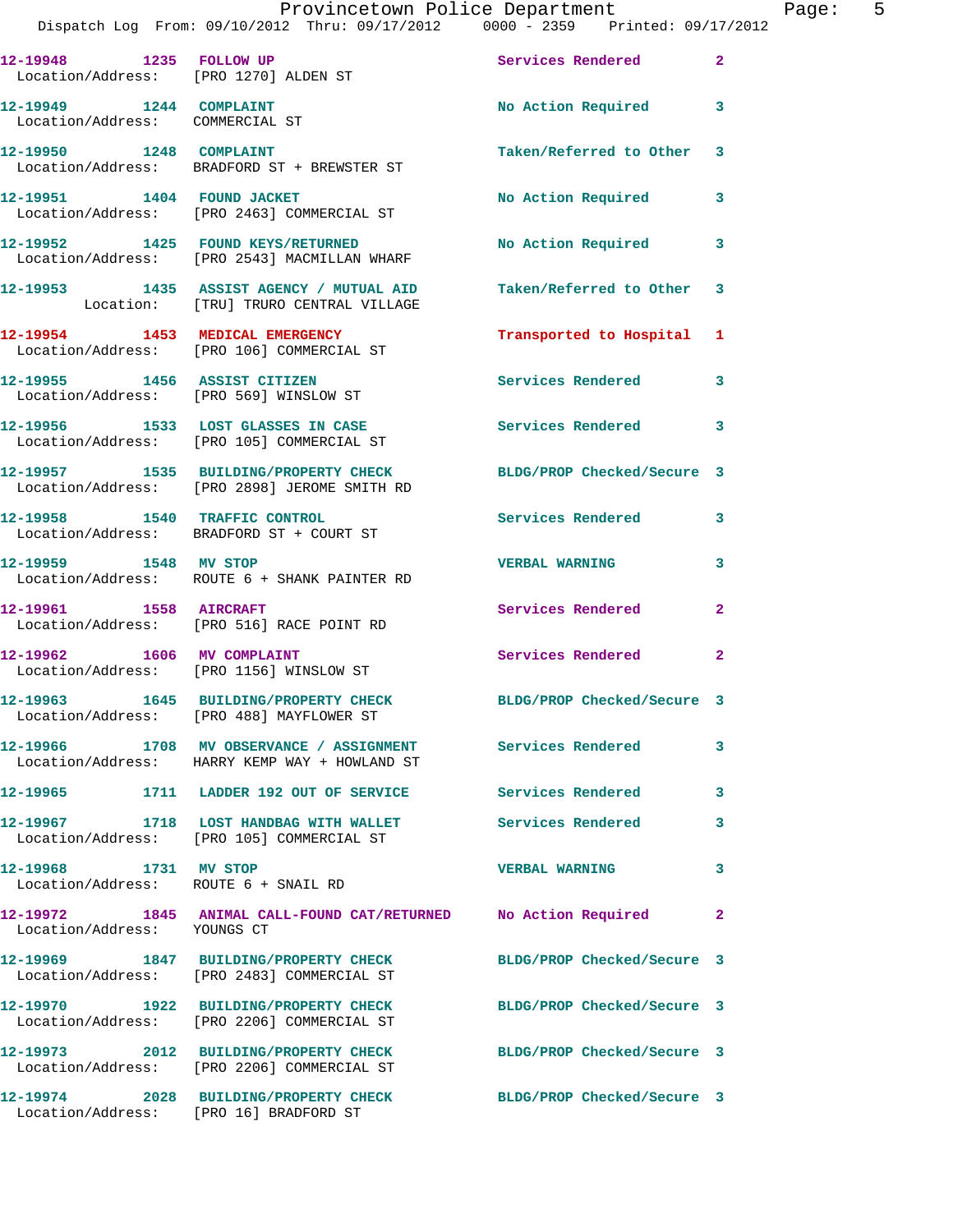|                                       | Dispatch Log From: 09/10/2012 Thru: 09/17/2012   0000 - 2359   Printed: 09/17/2012                                  | Provincetown Police Department |              | Page: 6 |  |
|---------------------------------------|---------------------------------------------------------------------------------------------------------------------|--------------------------------|--------------|---------|--|
|                                       | 12-19975 2041 MV OBSERVANCE / ASSIGNMENT BLDG/PROP Checked/Secure 3<br>Location/Address: [PRO 2784] SHANKPAINTER RD |                                |              |         |  |
|                                       | 12-19976 2050 BUILDING/PROPERTY CHECK BLDG/PROP Checked/Secure 3<br>Location/Address: [PRO 530] SHANKPAINTER RD     |                                |              |         |  |
|                                       | 12-19977 2100 MV OBSERVANCE / ASSIGNMENT No Action Required 3<br>Location/Address: COMMERCIAL ST + SNAIL RD         |                                |              |         |  |
| 12-19978 2129 MV STOP                 | Location/Address: [PRO 3650] BRADFORD ST                                                                            | VERBAL WARNING 3               |              |         |  |
|                                       | 12-19979 2142 BUILDING/PROPERTY CHECK BLDG/PROP Checked/Secure 3<br>Location/Address: [PRO 440] HARRY KEMP WAY      |                                |              |         |  |
| 12-19980 2149 MV STOP                 | Location/Address: ROUTE 6 + CONWELL ST                                                                              | VERBAL WARNING 3               |              |         |  |
|                                       | 12-19981 2215 MEDICAL EMERGENCY<br>Location/Address: [PRO 1150] WILLOW DR                                           | PATIENT REFUSAL                | -1           |         |  |
|                                       | 12-19982 2351 BUILDING/PROPERTY CHECK BLDG/PROP Checked/Secure 3<br>Location/Address: [PRO 2543] MACMILLAN          |                                |              |         |  |
|                                       | 12-19983 2356 BUILDING/PROPERTY CHECK BLDG/PROP Checked/Secure 3<br>Location/Address: [PRO 545] SHANK PAINTER RD    |                                |              |         |  |
| For Date: $09/12/2012$ - Wednesday    |                                                                                                                     |                                |              |         |  |
|                                       | 12-19984 0027 BUILDING/PROPERTY CHECK BLDG/PROP Checked/Secure 3<br>Location/Address: [PRO 105] COMMERCIAL ST       |                                |              |         |  |
|                                       | 12-19985 0030 MV OBSERVANCE / ASSIGNMENT Services Rendered<br>Location/Address: [PRO 2577] BRADFORD ST              |                                | 3            |         |  |
|                                       | 12-19986 0034 LOBBY TRAFFIC<br>Location/Address: [PRO 542] SHANK PAINTER RD                                         | No Action Required 2           |              | 17      |  |
|                                       | 12-19987 0041 BUILDING/PROPERTY CHECK BLDG/PROP Checked/Secure 3<br>Location/Address: [PRO 1638] COMMERCIAL ST      |                                |              |         |  |
| Location/Address: [PRO 444] HIGH POLE | 12-19988 0205 BUILDING/PROPERTY CHECK                                                                               | BLDG/PROP Checked/Secure 3     |              |         |  |
|                                       | 12-19989 0223 BUILDING/PROPERTY CHECK BLDG/PROP Checked/Secure 3<br>Location/Address: [PRO 519] RACE POINT RD       |                                |              |         |  |
|                                       | 12-19990 0330 BUILDING/PROPERTY CHECK<br>Location/Address: [PRO 3296] SHANKPAINTER RD                               | BLDG/PROP Checked/Secure 3     |              |         |  |
| 12-19991 0438 NOISE COMPLAINT         | Location/Address: [PRO 2911] COMMERCIAL ST                                                                          | No Action Required 3           |              |         |  |
| Location/Address: [PRO 3287] ROUTE 6  | 12-19992 0504 BUILDING/PROPERTY CHECK BLDG/PROP Checked/Secure 3                                                    |                                |              |         |  |
|                                       | 12-19994 0540 AIRCRAFT COVERAGE<br>Location/Address: [PRO 516] RACE POINT RD                                        | Services Rendered              | $\mathbf{2}$ |         |  |
|                                       | 12-19993 0623 BUILDING/PROPERTY CHECK<br>Location/Address: [PRO 99] COMMERCIAL ST                                   | BLDG/PROP Checked/Secure 3     |              |         |  |
| Location/Address: [PRO 3287] ROUTE 6  | 12-19995 0706 BUILDING/PROPERTY CHECK BLDG/PROP Checked/Secure 3                                                    |                                |              |         |  |
|                                       | 12-19996 0719 BUILDING/PROPERTY CHECK BLDG/PROP Checked/Secure 3<br>Location/Address: [PRO 2206] COMMERCIAL ST      |                                |              |         |  |
|                                       |                                                                                                                     |                                |              |         |  |

**12-19997 0731 MV ACCIDENT/MINOR Services Rendered 1** 

Location/Address: [PRO 1600] RACE RD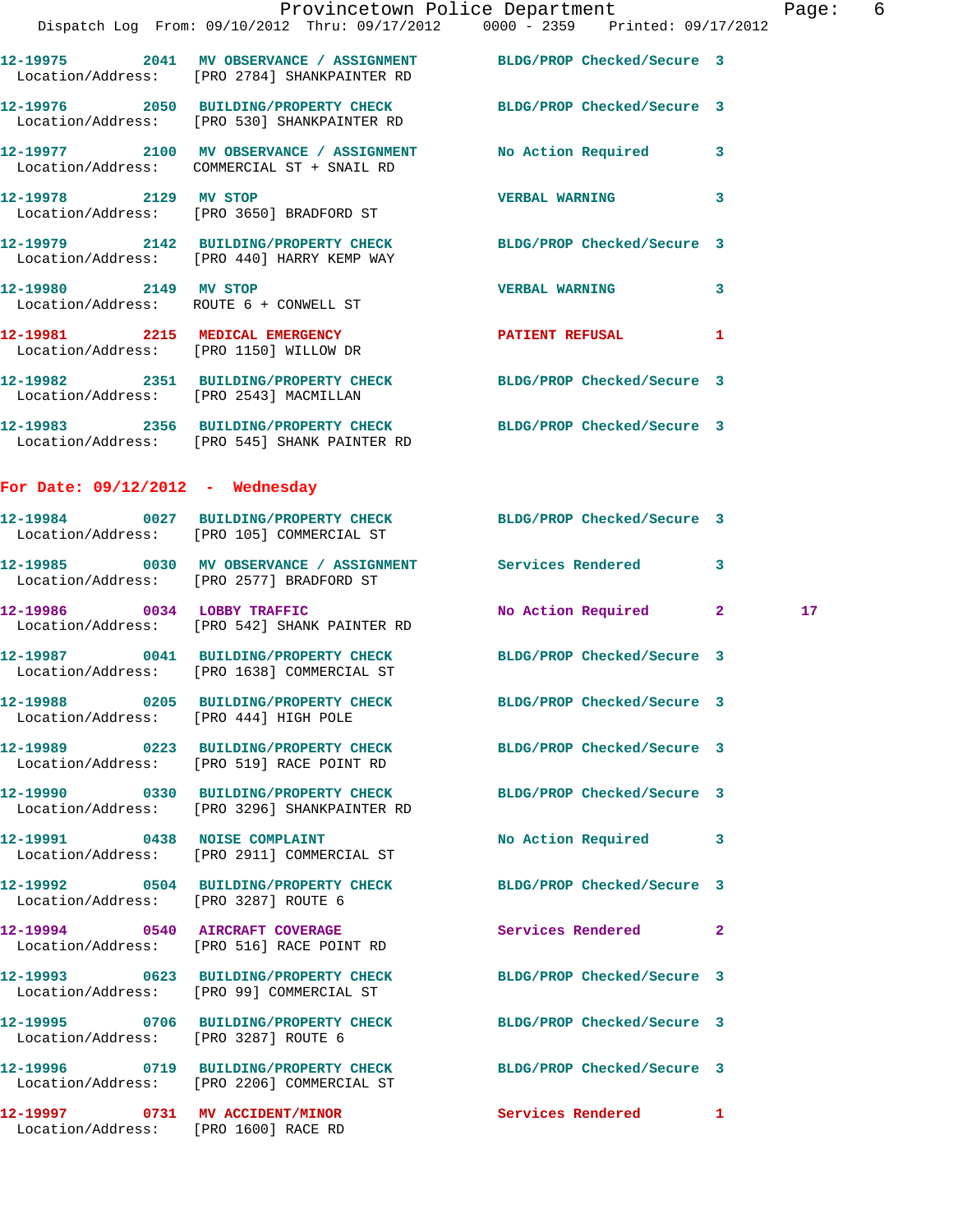|                       | 12-19998 0733 BUILDING/PROPERTY CHECK BLDG/PROP Checked/Secure 3<br>Location/Address: [PRO 571] ALDEN ST   |                            |              |   |
|-----------------------|------------------------------------------------------------------------------------------------------------|----------------------------|--------------|---|
|                       | 12-19999 0746 SPRINKLER WORK<br>Location/Address: [PRO 112] COMMERCIAL ST                                  | Services Rendered 1        |              |   |
|                       | 12-20000 0747 BUILDING/PROPERTY CHECK BLDG/PROP Checked/Secure 3<br>Location/Address: [PRO 2543] MACMILLAN |                            |              |   |
|                       | 12-20001 0747 SPRINKLER WORK<br>Location/Address: [PRO 440] HARRY KEMP WAY                                 | <b>Services Rendered</b>   | 1            |   |
|                       | 12-20002 0753 MV OBSERVANCE / ASSIGNMENT Services Rendered<br>Location/Address: [PRO 2521] ROUTE 6         |                            | 3            |   |
|                       | 12-20003 0759 MV STOP<br>Location/Address: [PRO 2513] ROUTE 6                                              | Citation/Warning Issued    | 3            |   |
|                       | 12-20004 0800 TRAFFIC CONTROL<br>Location/Address: [PRO 569] WINSLOW ST                                    | Services Rendered          | 3            |   |
|                       | 12-20005 0814 AIRCRAFT COVERAGE<br>Location/Address: [PRO 516] RACE POINT RD                               | Services Rendered          | $\mathbf{2}$ |   |
|                       | 12-20006 0836 HARBORMASTER ON/OFF DUTY<br>Location/Address: [PRO 2543] MACMILLAN WHARF                     | No Action Required         | $\mathbf{2}$ |   |
|                       | 12-20007 0839 MV OBSERVANCE / ASSIGNMENT Services Rendered<br>Location/Address: ROUTE 6 + SNAIL RD         |                            | 3            |   |
| 12-20008 0854 MV STOP | Location/Address: [PRO 2479] ROUTE 6                                                                       | <b>VERBAL WARNING</b>      | 3            |   |
|                       | 12-20009 0910 MV STOP<br>Location/Address: [PRO 2479] ROUTE 6                                              | <b>VERBAL WARNING</b>      | 3            |   |
|                       | 12-20010 0916 BUILDING/PROPERTY CHECK BLDG/PROP Checked/Secure 3<br>Location/Address: [PRO 421] COTTAGE ST |                            |              |   |
|                       | 12-20011 0925 MV STOP<br>Location/Address: [PRO 2518] ROUTE 6                                              | <b>VERBAL WARNING</b>      | 3            |   |
|                       | 12-20013 1041 PARK, WALK & TALK<br>Location/Address: [PRO 3287] ROUTE 6                                    | Services Rendered          | $\mathbf{2}$ |   |
|                       | 12-20014 1104 MV OBSERVANCE / ASSIGNMENT<br>Location/Address: [PRO 1645] HARRY KEMP                        | Services Rendered          | 3            |   |
| 12-20015 1108 MV STOP | Location/Address: HOWLAND ST + ROUTE 6                                                                     | <b>VERBAL WARNING</b>      | 3            |   |
| 12-20016 1116 MV STOP | Location/Address: ROUTE 6 + SNAIL RD                                                                       | <b>VERBAL WARNING</b>      | 3            |   |
| 12-20017 1130 MV STOP | Location/Address: HARRY KEMP WAY + OAK DR                                                                  | <b>VERBAL WARNING</b>      | 3            |   |
|                       | 12-20019 1144 LIQUOR LAW VIOLATION<br>Location/Address: [PRO 542] SHANK PAINTER RD                         | No Action Required         | 3            |   |
|                       | 12-20020 1150 LOST/FOUND PROPERTY<br>Location/Address: [PRO 542] SHANK PAINTER RD                          | No Action Required         | 3            |   |
|                       | 12-20021 1208 BUILDING/PROPERTY CHECK<br>Location/Address: [PRO 3317] CEMETERY RD                          | BLDG/PROP Checked/Secure 3 |              | 1 |
|                       | 12-20022 1237 MEDICAL EMERGENCY<br>Location/Address: [PRO 249] COMMERCIAL ST                               | Transported to Hospital 1  |              |   |
| 12-20023 1312 MV STOP |                                                                                                            | <b>VERBAL WARNING</b>      | $\mathbf{3}$ |   |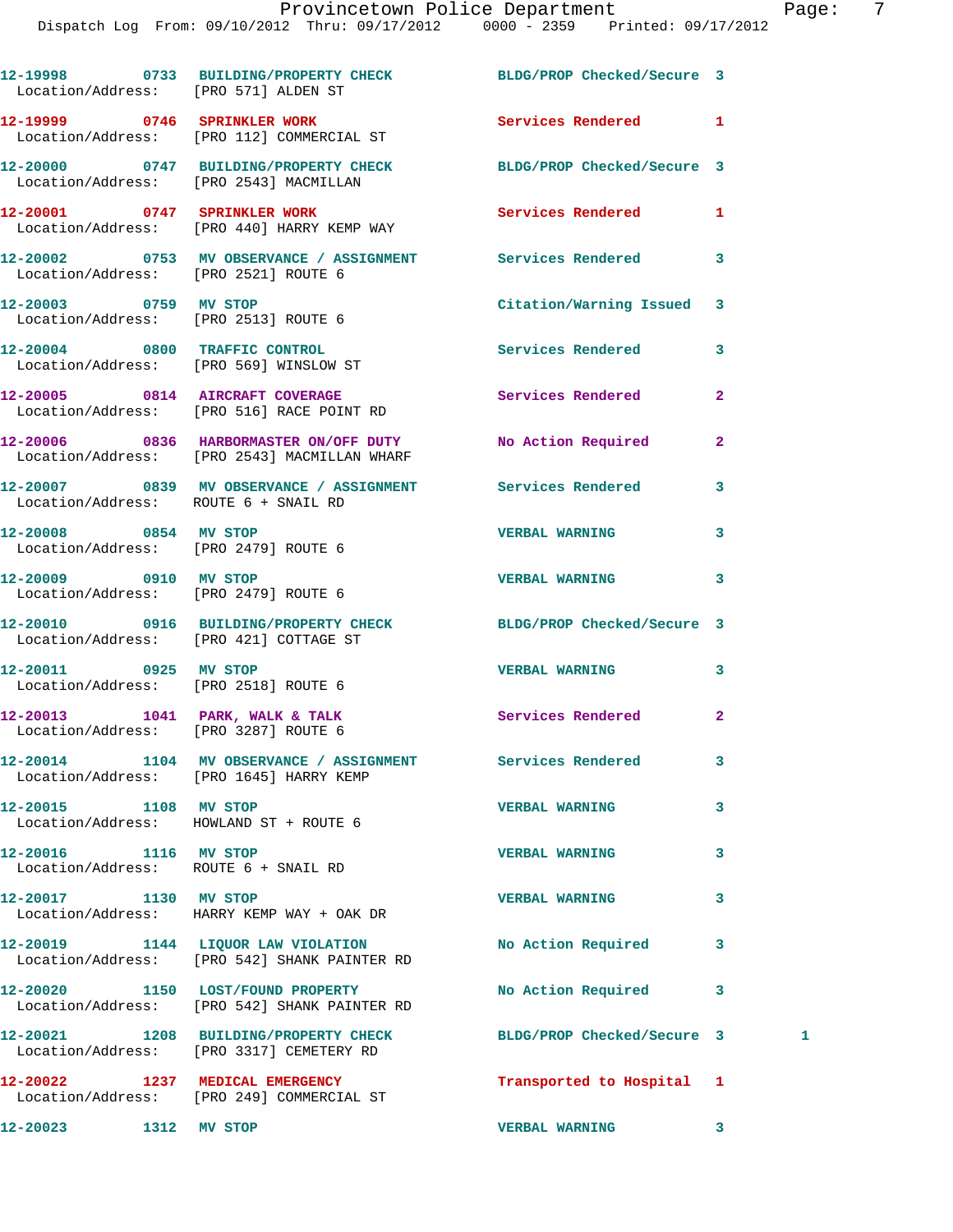|                                        | Provincetown Police Department<br>Dispatch Log From: 09/10/2012 Thru: 09/17/2012 0000 - 2359 Printed: 09/17/2012 |                        |              | Page: 8 |  |
|----------------------------------------|------------------------------------------------------------------------------------------------------------------|------------------------|--------------|---------|--|
| Location/Address: CONWELL ST + ROUTE 6 |                                                                                                                  |                        |              |         |  |
|                                        | 12-20024 1316 GENERAL INFO                                                                                       | No Action Required 3   |              |         |  |
| Location/Address: [PRO 571] ALDEN ST   | 12-20025 1504 BUILDING/PROPERTY CHECK BLDG/PROP Checked/Secure 3                                                 |                        |              |         |  |
| Location/Address: RYDER ST             | 12-20026 1556 PARKING COMPLAINT / GENERAL No Action Required 3                                                   |                        |              |         |  |
| Location/Address: [PRO 564] BAYBERRY   | 12-20027 1609 BUILDING/PROPERTY CHECK BLDG/PROP Checked/Secure 3                                                 |                        |              |         |  |
|                                        | 12-20028 1645 911 GENERAL-MISDIAL No Action Required 1<br>Location/Address: [PRO 515] RACE POINT RD              |                        |              |         |  |
|                                        | 12-20029 1741 LOST GLASSES No No Action Required 3<br>Location: BOATSLIP/CIRO & SALS/CROWN & ANCHOR              |                        |              |         |  |
|                                        | 12-20030 1801 BUILDING/PROPERTY CHECK BLDG/PROP Checked/Secure 3<br>Location/Address: [PRO 2898] JEROME SMITH RD |                        |              |         |  |
|                                        | 12-20031 1802 MV OBSERVANCE / ASSIGNMENT No Action Required 3<br>Location/Address: [PRO 3440] ROUTE 6            |                        |              |         |  |
| 12-20032 1815 MV STOP                  | Location/Address: [PRO 3296] SHANK PAINTER RD                                                                    | <b>VERBAL WARNING</b>  | $\mathbf{3}$ |         |  |
| Location/Address: COMMERCIAL ST        | 12-20035 2034 COMPLAINT - STREET PERFORMERS SPOKEN TO                                                            |                        | 3            |         |  |
|                                        | 12-20036 2045 BUILDING/PROPERTY CHECK No Action Required 3<br>Location/Address: [PRO 175] COMMERCIAL ST          |                        |              |         |  |
|                                        | 12-20037 2102 BAR CHECK<br>Location/Address: [PRO 272] COMMERCIAL ST                                             | No Action Required     | $\mathbf{2}$ |         |  |
|                                        | 12-20038 2130 BAR CHECK<br>Location/Address: [PRO 399] COMMERCIAL ST                                             | No Action Required     | $\mathbf{2}$ |         |  |
| Location/Address: [PRO 16] BRADFORD ST | 12-20039 2152 BUILDING/PROPERTY CHECK BLDG/PROP Checked/Secure 3                                                 |                        |              |         |  |
|                                        | 12-20041 2325 BUILDING/PROPERTY CHECK BLDG/PROP Checked/Secure 3<br>Location/Address: [PRO 545] SHANK PAINTER RD |                        |              |         |  |
| 12-20040 2329 COMPLAINT                | Location/Address: [PRO 3430] COMMERCIAL ST                                                                       | <b>GONE ON ARRIVAL</b> | 3            |         |  |
|                                        | 12-20042 2358 BUILDING/PROPERTY CHECK BLDG/PROP Checked/Secure 3<br>Location/Address: [PRO 1989] COMMERCIAL ST   |                        |              |         |  |
| For Date: $09/13/2012$ - Thursday      |                                                                                                                  |                        |              |         |  |
| 12-20043 0021 MV STOP                  | Location/Address: [PRO 1953] COMMERCIAL ST                                                                       | VERBAL WARNING 3       |              |         |  |
| Location/Address: [PRO 3287] ROUTE 6   | 12-20044 0024 BUILDING/PROPERTY CHECK BLDG/PROP Checked/Secure 3                                                 |                        |              |         |  |
| Location/Address: OAK DR               | 12-20045 0025 NOISE COMPLAINT                                                                                    | SPOKEN TO              | 3            |         |  |
|                                        | 12-20046 0033 LOBBY TRAFFIC<br>Location/Address: [PRO 542] SHANK PAINTER RD                                      | Services Rendered      | $\mathbf{2}$ | 27      |  |
| Location/Address: [PRO 2543] MACMILLAN | 12-20047 0046 BUILDING/PROPERTY CHECK BLDG/PROP Checked/Secure 3                                                 |                        |              |         |  |
|                                        | 12-20048 0050 BUILDING/PROPERTY CHECK BLDG/PROP Checked/Secure 3                                                 |                        |              |         |  |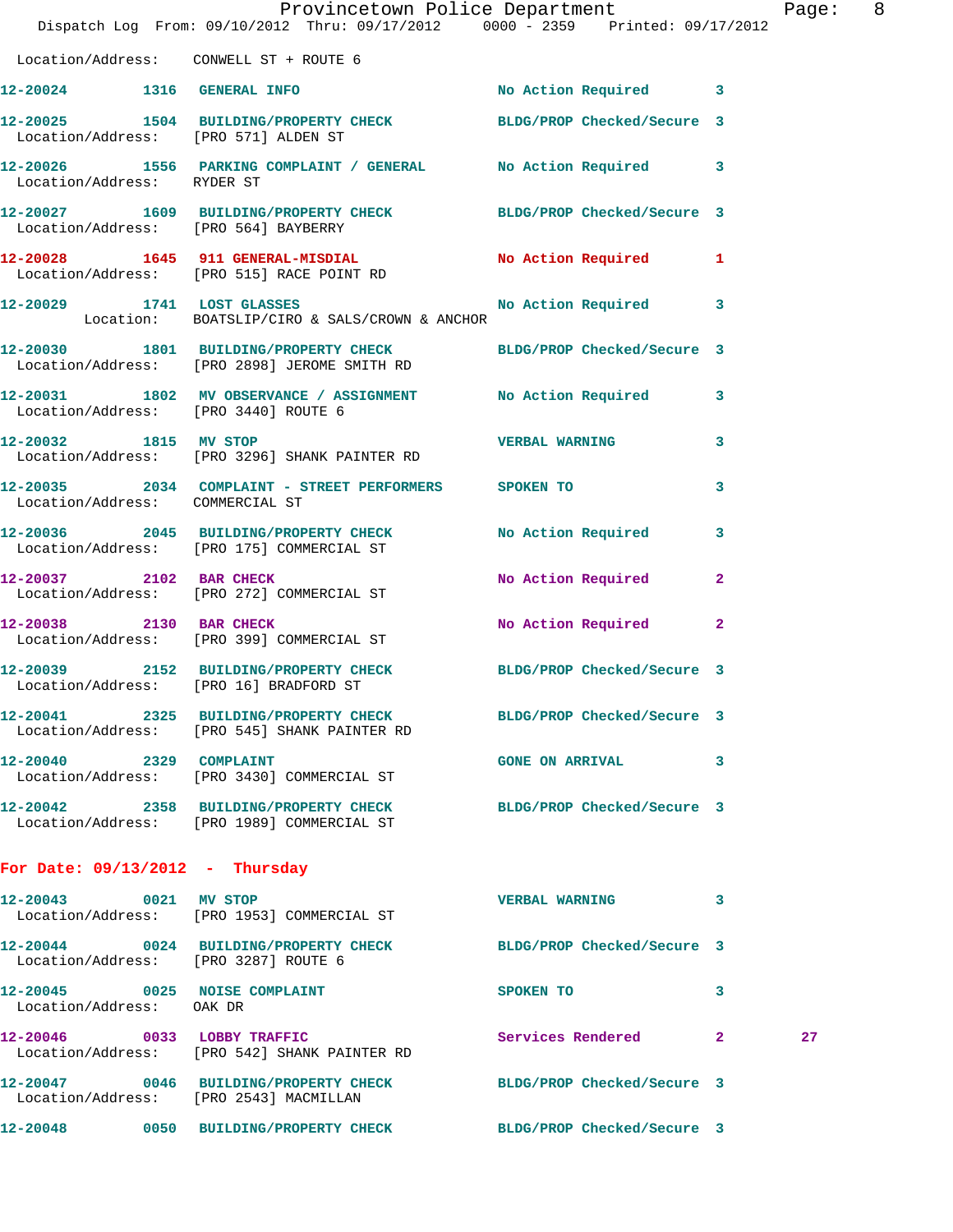|                                                          | Provincetown Police Department The Page:<br>Dispatch Log From: 09/10/2012 Thru: 09/17/2012 0000 - 2359 Printed: 09/17/2012 |                                                                                                                                                                                                                                    |                         | 9 |
|----------------------------------------------------------|----------------------------------------------------------------------------------------------------------------------------|------------------------------------------------------------------------------------------------------------------------------------------------------------------------------------------------------------------------------------|-------------------------|---|
|                                                          | Location/Address: [PRO 3318] CEMETERY RD                                                                                   |                                                                                                                                                                                                                                    |                         |   |
|                                                          | 12-20049 0052 PARK, WALK & TALK Services Rendered 2<br>Location: [PRO 3431] LOPES SQUARE                                   |                                                                                                                                                                                                                                    |                         |   |
|                                                          | 12-20050 0057 PARK, WALK & TALK Services Rendered 2<br>Location/Address: [PRO 2222] COMMERCIAL ST                          |                                                                                                                                                                                                                                    |                         |   |
| Location/Address: [PRO 3429] OAK DR                      | 12-20051 0324 NOISE COMPLAINT                                                                                              | SPOKEN TO THE STATE OF THE STATE OF THE STATE OF THE STATE OF THE STATE OF THE STATE OF THE STATE OF THE STATE OF THE STATE OF THE STATE OF THE STATE OF THE STATE OF THE STATE OF THE STATE OF THE STATE OF THE STATE OF THE      | $\mathbf{3}$            |   |
|                                                          | 12-20052 0343 LIFT ASSIST<br>Location/Address: [PRO 781] CAPTAIN BERTIE RD                                                 | Services Rendered 1                                                                                                                                                                                                                |                         |   |
|                                                          | 12-20053 0357 BUILDING/PROPERTY CHECK BLDG/PROP Checked/Secure 3<br>Location/Address: [PRO 99] COMMERCIAL ST               |                                                                                                                                                                                                                                    |                         |   |
|                                                          | 12-20054 0413 BUILDING/PROPERTY CHECK BLDG/PROP Checked/Secure 3<br>Location/Address: [PRO 530] SHANKPAINTER RD            |                                                                                                                                                                                                                                    |                         |   |
|                                                          | 12-20055 0429 MV OBSERVANCE / ASSIGNMENT Services Rendered 3<br>Location/Address: [PRO 3257] SHANKPAINTER RD               |                                                                                                                                                                                                                                    |                         |   |
|                                                          | 12-20056 0549 BUILDING/PROPERTY CHECK BLDG/PROP Checked/Secure 3<br>Location/Address: [PRO 488] MAYFLOWER ST               |                                                                                                                                                                                                                                    |                         |   |
|                                                          | 12-20057 0558 LIFT ASSIST<br>Location/Address: [PRO 781] CAPTAIN BERTIE RD                                                 | Services Rendered 1                                                                                                                                                                                                                |                         |   |
|                                                          | 12-20058 0600 AIRCRAFT COVERAGE<br>Location/Address: [PRO 516] RACE POINT RD                                               | Services Rendered 2                                                                                                                                                                                                                |                         |   |
|                                                          | 12-20059 0712 MEDICAL EMERGENCY<br>Location/Address: [PRO 889] CONWELL ST                                                  | <b>Unfounded State of the Second State of the Second State of the Second State of the Second State of the Second State of the Second State of the Second State of the Second State of the Second State of the Second State of </b> | 1                       |   |
| Location/Address: [PRO 571] ALDEN ST                     | 12-20060 0735 BUILDING/PROPERTY CHECK BLDG/PROP Checked/Secure 3                                                           |                                                                                                                                                                                                                                    |                         |   |
| 12-20061 0756 SERVICE CALL                               | Location/Address: [PRO 112] COMMERCIAL ST                                                                                  | No Action Required 3                                                                                                                                                                                                               |                         |   |
|                                                          | 12-20062 0758 BUILDING/PROPERTY CHECK<br>Location/Address: [PRO 391] COMMERCIAL ST                                         | <b>Services Rendered</b>                                                                                                                                                                                                           | 3                       |   |
|                                                          | 12-20063 0759 BUILDING/PROPERTY CHECK BLDG/PROP Checked/Secure 3<br>Location/Address: [PRO 3317] CEMETERY RD               |                                                                                                                                                                                                                                    |                         |   |
|                                                          | 12-20064 0800 SERVICE CALL<br>Location/Address: [PRO 488] MAYFLOWER AVE                                                    | <b>Services Rendered</b>                                                                                                                                                                                                           | $\overline{\mathbf{3}}$ |   |
|                                                          | 12-20065 0804 MEDICAL EMERGENCY<br>Location/Address: [PRO 781] CAPTAIN BERTIE RD                                           | Transported to Hospital 1                                                                                                                                                                                                          |                         |   |
| Location/Address: ROUTE 6 + SNAIL RD                     | 12-20066 0830 MV OBSERVANCE / ASSIGNMENT VERBAL WARNING                                                                    |                                                                                                                                                                                                                                    | 3                       |   |
| 12-20067 0848 MV STOP                                    | Location/Address: ROUTE 6 + SNAIL RD                                                                                       | VERBAL WARNING 3                                                                                                                                                                                                                   |                         |   |
|                                                          | 12-20068 0851 MEDICAL EMERGENCY<br>Location/Address: [PRO 1892] SHANK PAINTER RD                                           | Transported to Hospital 1                                                                                                                                                                                                          |                         |   |
| 12-20069 0910 MV ACCIDENT<br>Refer To Accident: 12-72-AC | Location/Address: [PRO 542] SHANK PAINTER RD                                                                               | Services Rendered 1                                                                                                                                                                                                                |                         |   |
|                                                          | 12-20070 0944 BOAT/HARBORMASTER<br>Location/Address: [PRO 3259] MACMILLAN WHARF                                            | Extinguished                                                                                                                                                                                                                       | $\mathbf{2}$            |   |
| 12-20071 1026 FIRE, OTHER                                | Location/Address: [PRO 3547] ATKINS MAYO RD                                                                                | <b>Unfounded</b>                                                                                                                                                                                                                   | 1                       |   |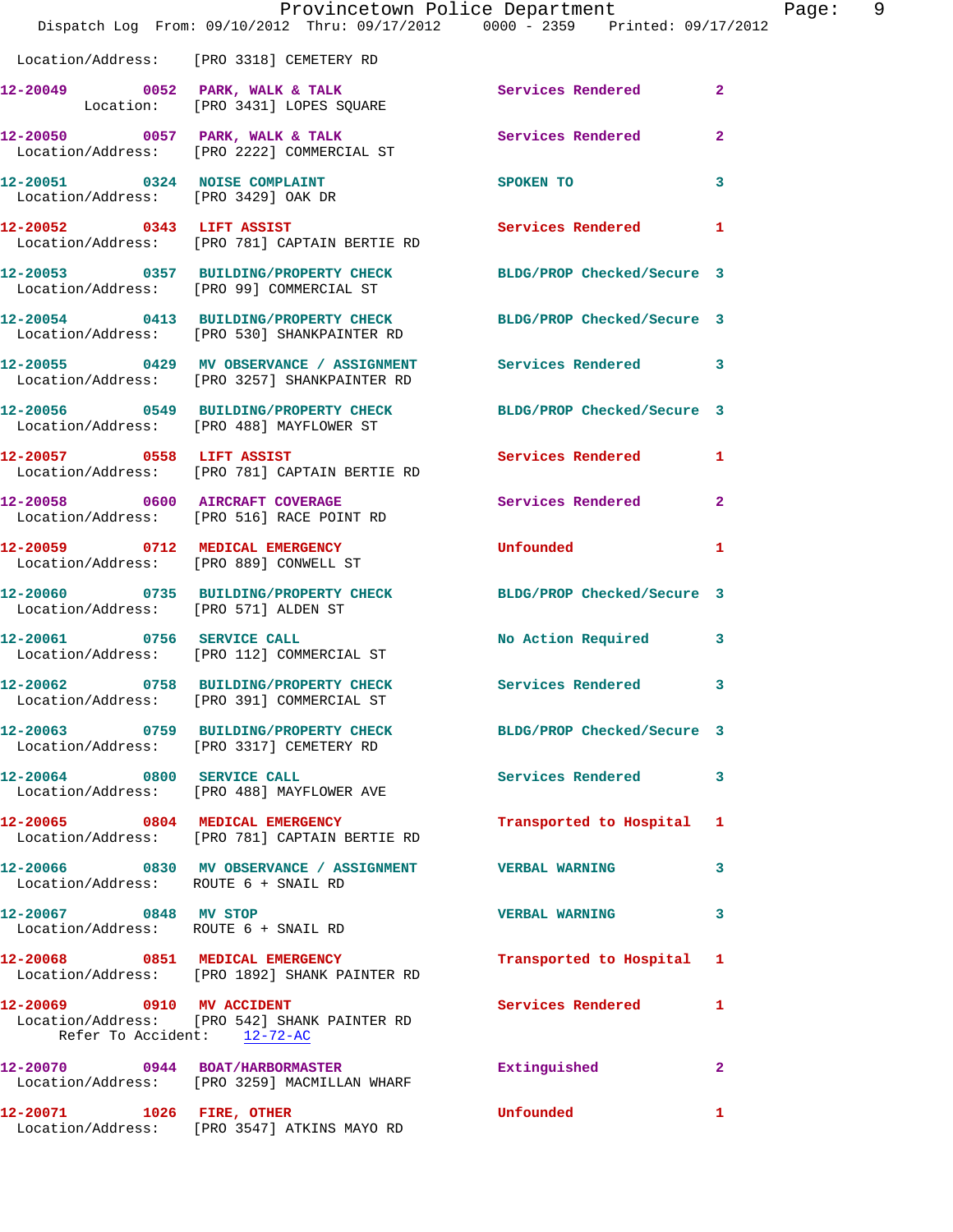|                                                               | 12-20072 1042 BUILDING/PROPERTY CHECK<br>Location/Address: [PRO 3318] CEMETERY RD                         | BLDG/PROP Checked/Secure 3 |              |
|---------------------------------------------------------------|-----------------------------------------------------------------------------------------------------------|----------------------------|--------------|
| 12-20073 1043 MV STOP<br>Location/Address: ROUTE 6 + SNAIL RD |                                                                                                           | <b>VERBAL WARNING</b>      | 3            |
|                                                               | 12-20074 1053 MV OBSERVANCE / ASSIGNMENT Services Rendered<br>Location/Address: [PRO 1645] HARRY KEMP     |                            | 3            |
| 12-20075 1057 MV STOP                                         | Location/Address: [PRO 3007] HARRY KEMP WAY                                                               | <b>VERBAL WARNING</b>      | 3            |
|                                                               | 12-20076 1115 BUILDING/PROPERTY CHECK<br>Location/Address: [PRO 2483] COMMERCIAL ST                       | Services Rendered          | 3            |
|                                                               | 12-20077 1116 BUILDING/PROPERTY CHECK<br>Location/Address: [PRO 2898] JEROME SMITH RD                     | BLDG/PROP Checked/Secure 3 |              |
|                                                               | 12-20078 1117 TRAFFIC CONTROL<br>Location/Address: [PRO 105] COMMERCIAL ST                                | Services Rendered          | 3            |
| 12-20079 1134 SERVICE CALL                                    | Location/Address: [PRO 2558] BRADFORD ST                                                                  | Services Rendered          | 3            |
|                                                               | 12-20081 1155 DOG BIT DOG<br>Location/Address: [PRO 105] COMMERCIAL ST                                    | SPOKEN TO                  | $\mathbf{2}$ |
| 12-20082 1217 BIKE ACCIDENT                                   | Location/Address: CENTER ST + COMMERCIAL ST                                                               | Services Rendered          | $\mathbf{2}$ |
| Location/Address: [PRO 2519] ROUTE 6                          | 12-20083 1235 MV OBSERVANCE / ASSIGNMENT Services Rendered                                                |                            | 3            |
| Location/Address: [PRO 3287] ROUTE 6                          | 12-20084 1237 BUILDING/PROPERTY CHECK                                                                     | BLDG/PROP Checked/Secure 3 |              |
| 12-20085 1238 MV STOP                                         | Location/Address: [PRO 3449] CAPTAIN BERTIE RD                                                            | <b>VERBAL WARNING</b>      | 3            |
| 12-20087 1256 PROPERTY DAMAGE<br>Refer To Accident: 12-73-AC  | Location/Address: [PRO 1382] FRANKLIN ST                                                                  | <b>Services Rendered</b>   | 3            |
|                                                               | 12-20089 1300 HARBORMASTER ON/OFF DUTY Services Rendered<br>Location/Address: [PRO 3259] MACMILLAN WHARF  |                            | $\mathbf{2}$ |
|                                                               | 12-20090 1309 COMPLAINT - STREET PERFORMERS SPOKEN TO<br>Location/Address: [PRO 3094] COMMERCIAL ST       |                            | 3            |
| $12-20088$ 1323 SERVICE CALL                                  | Location/Address: [PRO 105] COMMERCIAL ST                                                                 | <b>Services Rendered</b>   | 3            |
|                                                               | 12-20091 1339 LOST WEDDING BAND<br>Location/Address: [PRO 2499] RACE POINT RD                             | <b>Services Rendered</b>   | 3            |
|                                                               | 12-20092 1412 PARKING COMPLAINT / GENERAL Services Rendered<br>Location/Address: [PRO 1627] COMMERCIAL ST |                            | 3            |
| Location/Address: [PRO 571] ALDEN ST                          | 12-20093 1528 BUILDING/PROPERTY CHECK                                                                     | BLDG/PROP Checked/Secure 3 |              |
| 12-20094 1546 FOUND KEYS                                      | Location/Address: [PRO 2499] RACE POINT RD                                                                | <b>Services Rendered</b>   | 3            |
| 12-20097 1809 COMPLAINT                                       | Location/Address: [PRO 105] COMMERCIAL ST                                                                 | <b>Services Rendered</b>   | 3            |
| 12-20098 1810 SERVICE CALL                                    | Location/Address: [PRO 105] COMMERCIAL ST                                                                 | Services Rendered 3        |              |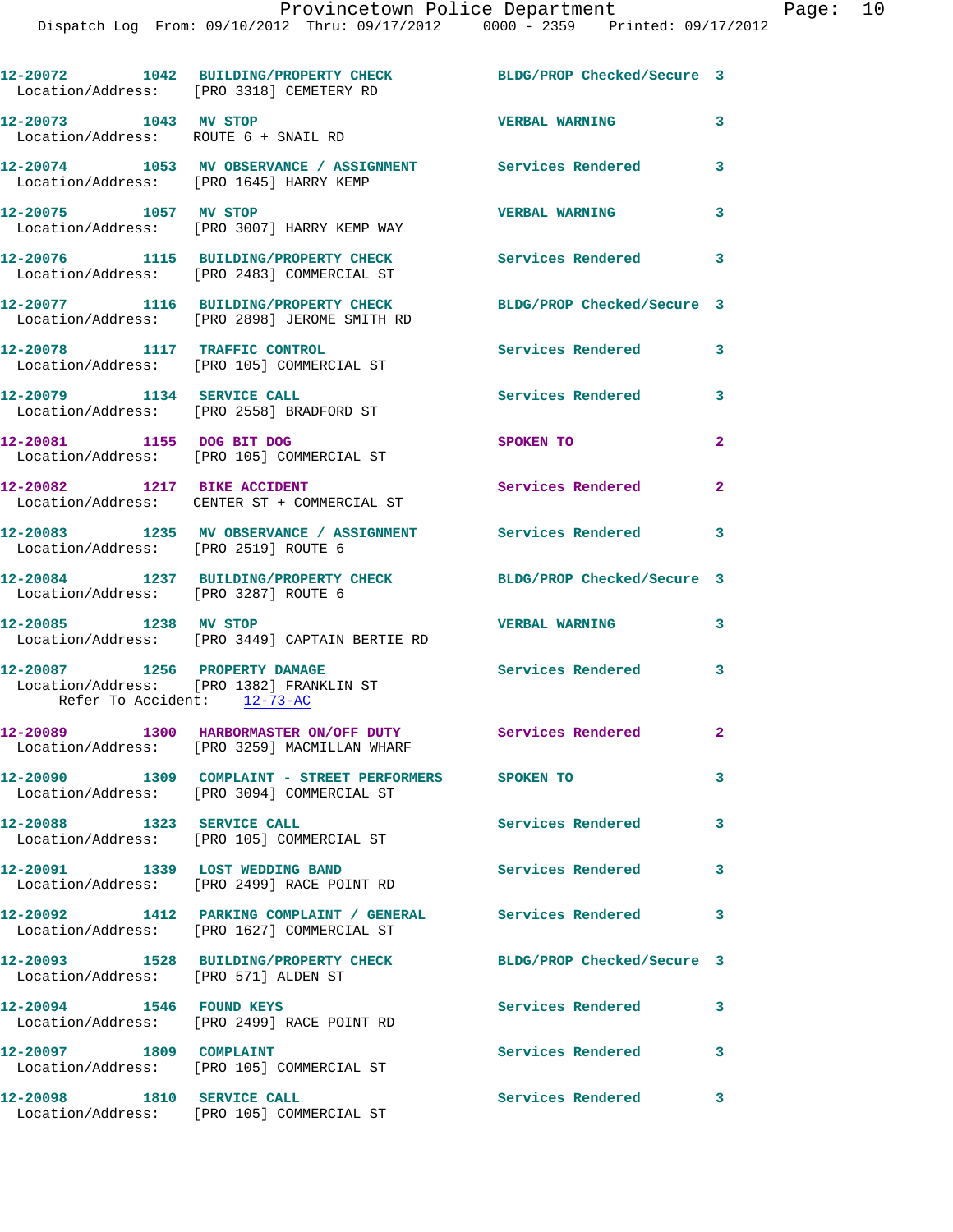|                                                               | Provincetown Police Department<br>Dispatch Log From: 09/10/2012 Thru: 09/17/2012 0000 - 2359 Printed: 09/17/2012 |                            |                |
|---------------------------------------------------------------|------------------------------------------------------------------------------------------------------------------|----------------------------|----------------|
|                                                               | 12-20100 1810 LOST BAG W/ T SHIRTS AND HAT Services Rendered<br>Location: [PRO 3431] LOPES SQUARE                |                            | 3              |
|                                                               | 12-20099 1831 MEDICAL EMERGENCY<br>Location/Address: [PRO 964] KIMBERLY LN                                       | <b>Services Rendered</b>   | $\mathbf{1}$   |
|                                                               | 12-20101 1925 LANDLORD/TENANT<br>Location/Address: [PRO 711] BRADFORD ST                                         | Peace Restored             | $\mathbf{2}$   |
| 12-20102 1953 FOLLOW UP                                       | Location/Address: [PRO 29] BRADFORD ST                                                                           | <b>Services Rendered</b>   | $\overline{a}$ |
| 12-20103 2004 MV STOP                                         | Location/Address: [PRO 2519] ROUTE 6                                                                             | <b>VERBAL WARNING</b>      | 3              |
|                                                               | 12-20104 2011 BUILDING/PROPERTY CHECK BLDG/PROP Checked/Secure 3<br>Location/Address: [PRO 3317] CEMETERY RD     |                            |                |
| Location/Address: [PRO 3440] ROUTE 6                          | 12-20105 2020 MV OBSERVANCE / ASSIGNMENT Services Rendered                                                       |                            | 3              |
| 12-20106 2025 MV STOP                                         | Location/Address: [PRO 2513] ROUTE 6                                                                             | <b>VERBAL WARNING</b>      | 3              |
| 12-20107 2037 MV STOP<br>Location/Address: [PRO 2513] ROUTE 6 |                                                                                                                  | <b>VERBAL WARNING</b>      | 3              |
|                                                               | 12-20108 2040 BUILDING/PROPERTY CHECK BLDG/PROP Checked/Secure 3<br>Location/Address: [PRO 175] COMMERCIAL ST    |                            |                |
| 12-20109 2046 MV STOP                                         | Location/Address: [PRO 2513] ROUTE 6                                                                             | <b>VERBAL WARNING</b>      | 3              |
| Location/Address: [PRO 3287] ROUTE 6                          | 12-20110 2123 BUILDING/PROPERTY CHECK BLDG/PROP Checked/Secure 3                                                 |                            |                |
|                                                               | 12-20111 2146 BUILDING/PROPERTY CHECK BLDG/PROP Checked/Secure 3<br>Location/Address: [PRO 2206] COMMERCIAL ST   |                            |                |
| Location/Address: [PRO 16] BRADFORD ST                        | 12-20112 2220 BUILDING/PROPERTY CHECK BLDG/PROP Checked/Secure 3                                                 |                            |                |
| 12-20113<br>2315                                              | BUILDING/PROPERTY CHECK<br>Location/Address: [PRO 545] SHANKPAINTER RD                                           | BLDG/PROP Checked/Secure 3 |                |
| 12-20114<br>Location/Address: [PRO 3259] MACMILLAN            | 2349 BUILDING/PROPERTY CHECK                                                                                     | BLDG/PROP Checked/Secure 3 |                |
|                                                               | 12-20115 2357 BUILDING/PROPERTY CHECK<br>Location/Address: [PRO 341] COMMERCIAL ST                               | BLDG/PROP Checked/Secure 3 |                |
| For Date: $09/14/2012$ - Friday                               |                                                                                                                  |                            |                |

| 12-20116<br>0014                                           | MV OBSERVANCE / ASSIGNMENT<br>Location/Address: [PRO 2577] BRADFORD ST | Services Rendered          | 3              |    |
|------------------------------------------------------------|------------------------------------------------------------------------|----------------------------|----------------|----|
| 0048<br>12-20117                                           | BUILDING/PROPERTY CHECK<br>Location/Address: [PRO 105] COMMERCIAL ST   | BLDG/PROP Checked/Secure 3 |                |    |
| 12-20118<br>0138                                           | LOBBY TRAFFIC<br>Location/Address: [PRO 542] SHANK PAINTER RD          | No Action Required         | $\mathbf{2}^-$ | 19 |
| 0208<br>12-20119                                           | <b>EXTENDED CLEANING</b><br>Location/Address: [PRO 3443] COMMERCIAL ST | Services Rendered          | 3              |    |
| 0237<br>12-20120<br>Location/Address: [PRO 446] HOWLAND ST | <b>BUILDING/PROPERTY CHECK</b>                                         | BLDG/PROP Checked/Secure 3 |                |    |
| 12-20121<br>0539<br>Location/Address:                      | <b>BUILDING/PROPERTY CHECK</b><br>[PRO 2543] MACMILLAN WHARF           | BLDG/PROP Checked/Secure 3 |                |    |

Page: 11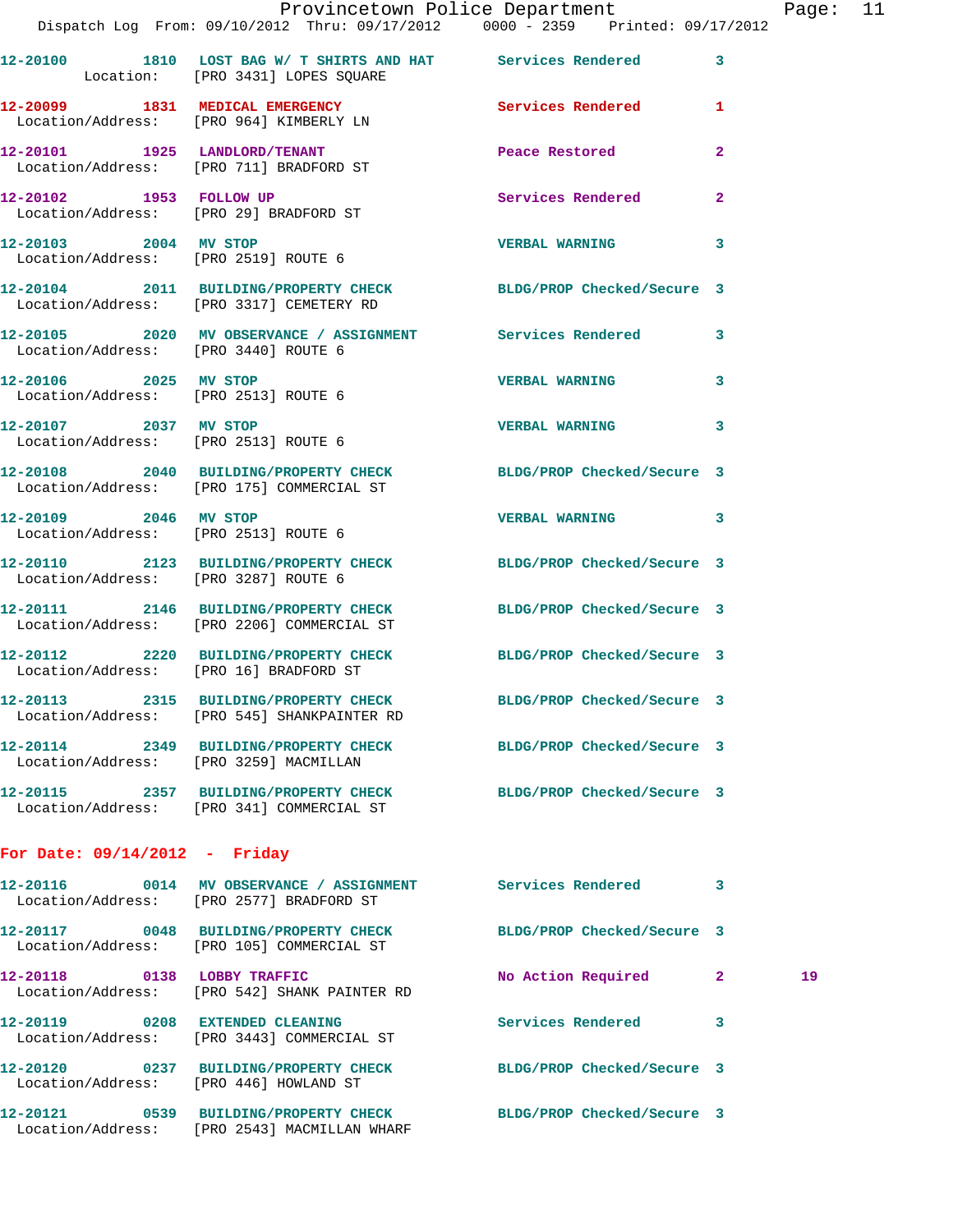| 12-20122 0621 911 GENERAL                                               | Location/Address: [PRO 542] SHANK PAINTER RD                                                                  | No Action Required         | $\mathbf{1}$               |
|-------------------------------------------------------------------------|---------------------------------------------------------------------------------------------------------------|----------------------------|----------------------------|
| 12-20123 0656 ELDER ASSIST                                              | Location/Address: [PRO 542] SHANK PAINTER RD                                                                  | <b>Services Rendered</b>   | 3                          |
| 12-20124 0658 ELDER ASSIST                                              | Location/Address: [PRO 542] SHANK PAINTER RD                                                                  | Services Rendered          | $\overline{\mathbf{3}}$    |
|                                                                         | 12-20125 0731 BUILDING/PROPERTY CHECK<br>Location/Address: [PRO 2483] COMMERCIAL ST                           | <b>Services Rendered</b>   | 3                          |
| 12-20126 0731 STREET CLOSURE                                            | Location/Address: COMMERCIAL ST + JOHNSON ST                                                                  | No Action Required 3       |                            |
| Location/Address: [PRO 3287] ROUTE 6                                    | 12-20127 0733 BUILDING/PROPERTY CHECK                                                                         | BLDG/PROP Checked/Secure 3 |                            |
| 12-20128 0736 ALARM WORK                                                | Location/Address: [PRO 440] HARRY KEMP WAY                                                                    | No Action Required 1       |                            |
| Location/Address: [PRO 2521] ROUTE 6                                    | 12-20129 0746 MV OBSERVANCE / ASSIGNMENT Services Rendered                                                    |                            | $\overline{\phantom{a}}$ 3 |
| Location/Address: [PRO 2543] MACMILLAN                                  | 12-20130 0748 BUILDING/PROPERTY CHECK                                                                         | BLDG/PROP Checked/Secure 3 |                            |
| 12-20131 0801 TRAFFIC CONTROL<br>Location/Address: [PRO 569] WINSLOW ST |                                                                                                               | Services Rendered 3        |                            |
| 12-20132 0808 MV STOP<br>Location/Address: [PRO 2513] ROUTE 6           |                                                                                                               | <b>VERBAL WARNING</b>      | 3                          |
|                                                                         | 12-20133 0822 MV OBSERVANCE / ASSIGNMENT Services Rendered 3<br>Location/Address: [PRO 2784] SHANK PAINTER RD |                            |                            |
|                                                                         | 12-20134 0838 HARBORMASTER ON/OFF DUTY<br>Location/Address: [PRO 2543] MACMILLAN WHARF                        | No Action Required         | $\mathbf{2}$               |
| 12-20135 0843 TRESPASS                                                  | Location/Address: [PRO 3430] COMMERCIAL ST                                                                    | SPOKEN TO                  | $\mathbf{2}$               |
|                                                                         | 12-20136 0852 BUILDING/PROPERTY CHECK BLDG/PROP Checked/Secure 3<br>Location/Address: [PRO 571] ALDEN ST      |                            |                            |
| 12-20137 0900 MV STOP                                                   | Location/Address: BRADFORD ST + PRINCE ST                                                                     | <b>VERBAL WARNING</b>      | 3                          |
|                                                                         | 12-20138 0903 MEDICAL EMERGENCY<br>Location/Address: MECHANIC ST + BRADFORD ST                                | Transported to Hospital 1  |                            |
| 12-20139 0935 DOG IN CAR                                                | Location/Address: [PRO 3296] SHANK PAINTER RD                                                                 | SPOKEN TO                  | $\mathbf{2}$               |
| 12-20140 0945 MV STOP<br>Location/Address: [PRO 2513] ROUTE 6           |                                                                                                               | <b>VERBAL WARNING</b>      | 3                          |
| 12-20141 1003 COMPLAINT                                                 | Location/Address: [PRO 3260] BRADFORD ST EXT                                                                  | Unfounded                  | 3                          |
| 12-20143 1018 MV STOP                                                   | Location/Address: SHANK PAINTER RD + BRADFORD ST                                                              | <b>VERBAL WARNING</b>      | 3                          |
|                                                                         | 12-20144 1038 BUILDING/PROPERTY CHECK BLDG/PROP Checked/Secure 3<br>Location/Address: [PRO 3318] CEMETERY RD  |                            |                            |
| 12-20146 1056 MV STOP<br>Location/Address: ROUTE 6 + SNAIL RD           |                                                                                                               | VERBAL WARNING 3           |                            |
|                                                                         | 12-20147 1116 BUILDING/PROPERTY CHECK BLDG/PROP Checked/Secure 3                                              |                            |                            |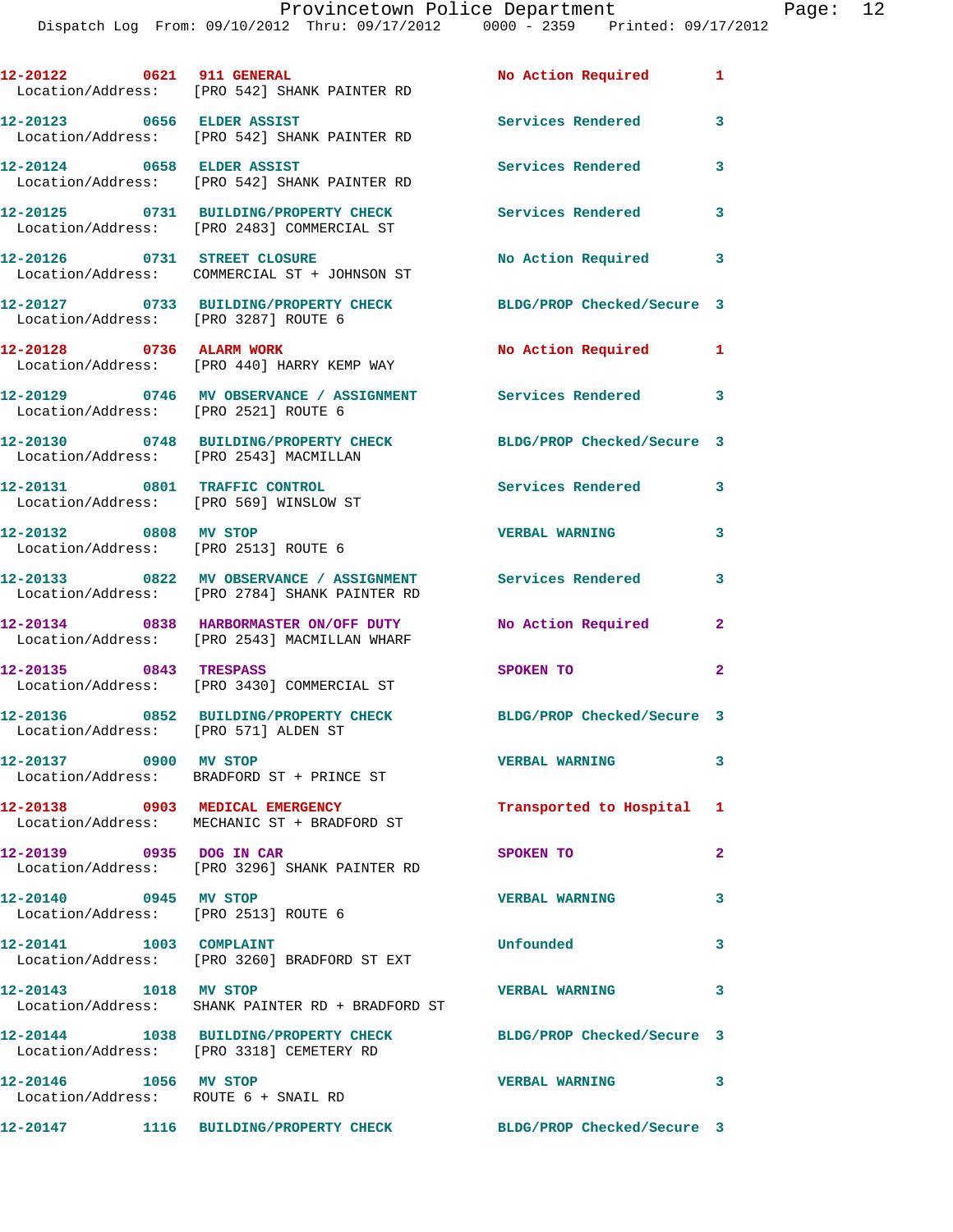|                                | Provincetown Police Department                                                                             |                            |                         |
|--------------------------------|------------------------------------------------------------------------------------------------------------|----------------------------|-------------------------|
|                                | Dispatch Log From: 09/10/2012 Thru: 09/17/2012 0000 - 2359 Printed: 09/17/2012                             |                            |                         |
|                                | Location/Address: [PRO 2483] COMMERCIAL ST                                                                 |                            |                         |
|                                | $12-20148$ 1119 PARK, WALK & TALK<br>Location/Address: [PRO 2483] COMMERCIAL ST                            | No Action Required         | $\overline{2}$          |
|                                | 12-20149 1120 BUILDING/PROPERTY CHECK<br>Location/Address: [PRO 2206] COMMERCIAL ST                        | BLDG/PROP Checked/Secure 3 |                         |
|                                | 12-20150 1155 COMPLAINT<br>Location/Address: [PRO 2812] HARRY KEMP WAY                                     | SPOKEN TO                  | 3                       |
| 12-20151 1201 MV STOP          | Location/Address: CENTRAL ST + COMMERCIAL ST                                                               | <b>VERBAL WARNING</b>      | 3                       |
|                                | 12-20152 1222 SERVICE CALL<br>Location/Address: [PRO 542] SHANK PAINTER RD                                 | Services Rendered          | 3                       |
| 12-20153 1256 FOLLOW UP        | Location/Address: [PRO 3296] SHANK PAINTER RD                                                              | Services Rendered          | $\overline{a}$          |
| 12-20154 1317 BIKE GENERAL     | Location/Address: [PRO 542] SHANK PAINTER RD                                                               | Investigated               | $\overline{\mathbf{2}}$ |
|                                | 12-20155 1320 BUILDING/PROPERTY CHECK<br>Location/Address: [PRO 519] RACE POINT RD                         | BLDG/PROP Checked/Secure 3 |                         |
|                                | 12-20156 1336 FIRE ALARM TESTING<br>Location/Address: [PRO 1892] SHANK PAINTER RD                          | Services Rendered          | 1                       |
| 12-20157 1355 HARASSMENT       | Location/Address: [PRO 3258] BRADFORD ST                                                                   | SPOKEN TO                  | $\overline{\mathbf{2}}$ |
|                                | 12-20158 1409 FOUND 2 PR GLASSES<br>Location/Address: [PRO 526] RYDER ST EXT                               | <b>Services Rendered</b>   | 3                       |
| 12-20159    1413    HARASSMENT | Location/Address: [PRO 711] BRADFORD ST                                                                    | SPOKEN TO                  | $\overline{\mathbf{2}}$ |
|                                | 12-20160 1424 MEDICAL EMERGENCY<br>Location/Address: [PRO 440] HARRY KEMP WAY                              | Transported to Hospital    | 1                       |
|                                | Location/Address: [PRO 2483] COMMERCIAL ST                                                                 | SPOKEN TO                  | $\mathbf{2}$            |
|                                | 12-20162 1448 TENANT VS TENANT<br>Location/Address: [PRO 711] BRADFORD ST                                  | Services Rendered          | $\overline{a}$          |
|                                | 12-20163 1522 BUILDING/PROPERTY CHECK<br>Location/Address: [PRO 391] COMMERCIAL ST                         | BLDG/PROP Checked/Secure 3 |                         |
|                                | 12-20164 1600 VEHICLE HIT PROPANE TANK Services Rendered<br>Location/Address: [PRO 3296] SHANK PAINTER RD  |                            | 1                       |
| 12-20165 1626 MV COMPLAINT     | Location/Address: [PRO 419] COTTAGE ST                                                                     | Vehicle Towed              | 2                       |
|                                | 12-20166 1736 MV OBSERVANCE / ASSIGNMENT Services Rendered<br>Location/Address: [PRO 391] COMMERCIAL ST    |                            | 3                       |
| 12-20167 1744 MV STOP          | Location/Address: BRADFORD ST + HOWLAND ST                                                                 | <b>VERBAL WARNING</b>      | 3                       |
| 12-20169 1756 FOLLOW UP        | Location/Address: [PRO 105] COMMERCIAL ST                                                                  | Services Rendered          | 2                       |
|                                | 12-20170 1859 BUILDING/PROPERTY CHECK<br>Location/Address: [PRO 2206] COMMERCIAL ST                        | BLDG/PROP Checked/Secure 3 |                         |
|                                | 12-20171 1928 LOST KEYS ON BLACK LANYARD Services Rendered<br>Location/Address: [PRO 542] SHANK PAINTER RD |                            | 3                       |

Page: 13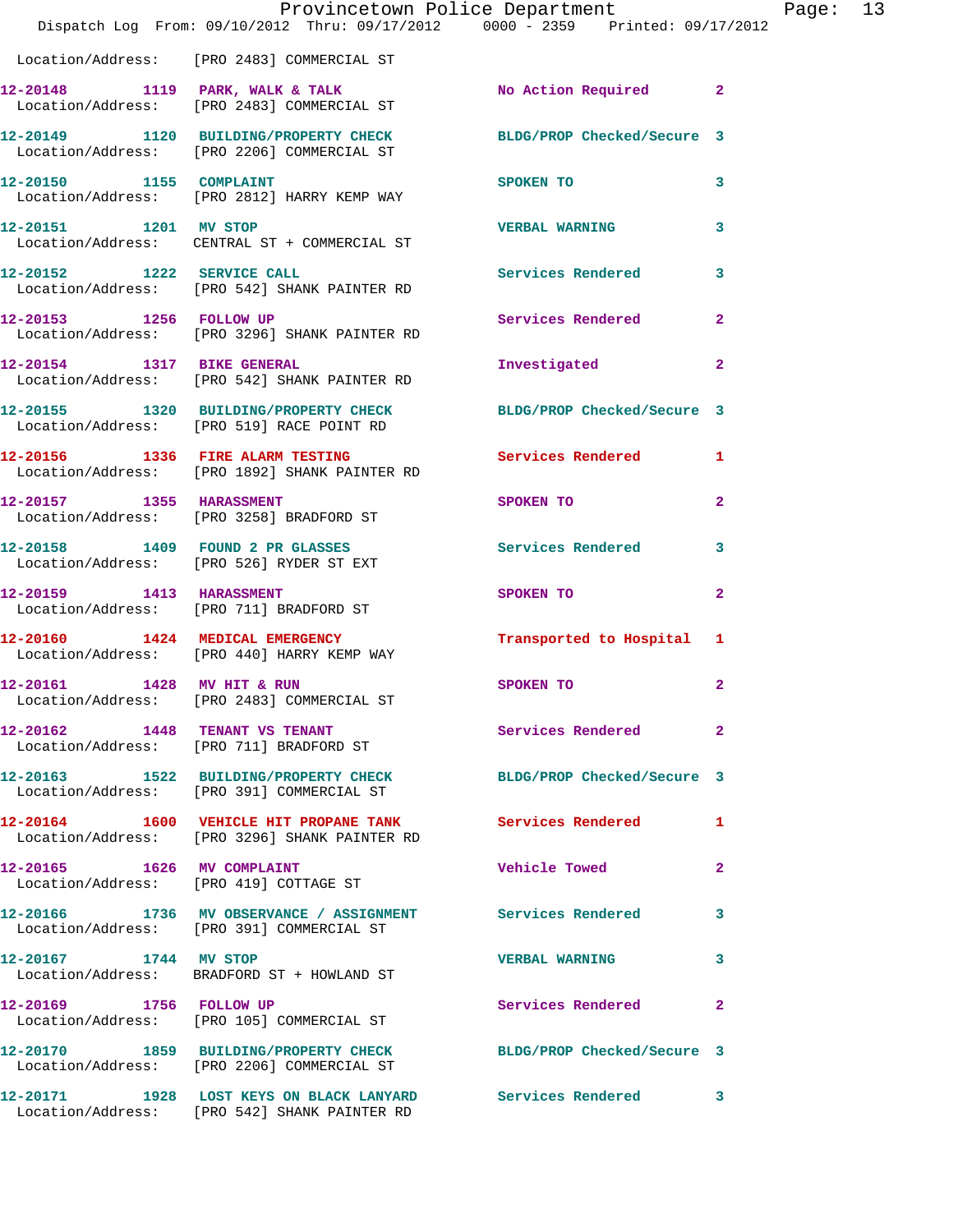|                                                    | Provincetown Police Department                                                                                 |                       |                         | Page: 14 |  |
|----------------------------------------------------|----------------------------------------------------------------------------------------------------------------|-----------------------|-------------------------|----------|--|
|                                                    | Dispatch Log From: 09/10/2012 Thru: 09/17/2012 0000 - 2359 Printed: 09/17/2012                                 |                       |                         |          |  |
|                                                    | 12-20172 1933 MV ACCIDENT Unfounded<br>Location/Address: [PRO 43] BRADFORD ST                                  |                       | $\mathbf{1}$            |          |  |
|                                                    | 12-20173 1936 MV STOP                                                                                          | <b>VERBAL WARNING</b> | $\mathbf{3}$            |          |  |
| 12-20174 1940 MV STOP<br>Location/Address: ROUTE 6 |                                                                                                                | VERBAL WARNING 3      |                         |          |  |
|                                                    | 12-20175 2006 BUILDING/PROPERTY CHECK BLDG/PROP Checked/Secure 3<br>Location/Address: [PRO 2483] COMMERCIAL ST |                       |                         |          |  |
|                                                    | Location/Address: [PRO 3440] ROUTE 6                                                                           |                       |                         |          |  |
|                                                    | 12-20177 2041 BUILDING/PROPERTY CHECK BLDG/PROP Checked/Secure 3<br>Location/Address: [PRO 3287] ROUTE 6       |                       |                         |          |  |
|                                                    | 12-20178 2042 MV STOP<br>Location/Address: ROUTE 6 + SNAIL RD                                                  | <b>VERBAL WARNING</b> | $\overline{\mathbf{3}}$ |          |  |
|                                                    | 12-20179 2100 MV STOP<br>Location/Address: ROUTE 6 + SNAIL RD                                                  | <b>VERBAL WARNING</b> | $\overline{\mathbf{3}}$ |          |  |
|                                                    | 12-20180 2152 BUILDING/PROPERTY CHECK BLDG/PROP Checked/Secure 3<br>Location/Address: [PRO 564] BAYBERRY       |                       |                         |          |  |
|                                                    | 12-20181 2228 BUILDING/PROPERTY CHECK BLDG/PROP Checked/Secure 3<br>Location/Address: [PRO 519] RACE POINT RD  |                       |                         |          |  |
|                                                    |                                                                                                                |                       |                         |          |  |

## **For Date: 09/15/2012 - Saturday**

| 12-20183 0000 ANIMAL CALL<br>Location/Address: STANDISH ST |                                                                                                        | No Action Required 2       |                         |
|------------------------------------------------------------|--------------------------------------------------------------------------------------------------------|----------------------------|-------------------------|
| Location/Address: [PRO 78] BRADFORD ST                     | 12-20186 0003 ANIMAL CALL-NOISE COMPLAINT No Action Required                                           |                            | $\overline{2}$          |
| Location/Address: [PRO 2543] MACMILLAN                     | 12-20182 0007 BUILDING/PROPERTY CHECK                                                                  | BLDG/PROP Checked/Secure 3 |                         |
|                                                            | 12-20184 0014 MEDICAL EMERGENCY<br>Location/Address: [PRO 319] COMMERCIAL ST                           | PATIENT REFUSAL 1          |                         |
|                                                            | 12-20185 0021 BUILDING/PROPERTY CHECK<br>Location/Address: [PRO 440] HARRY KEMP WAY                    | BLDG/PROP Checked/Secure 3 |                         |
|                                                            | 12-20187 0039 BUILDING/PROPERTY CHECK<br>Location/Address: [PRO 2898] JEROME SMITH RD                  | BLDG/PROP Checked/Secure 3 |                         |
|                                                            | 12-20188 0052 MV OBSERVANCE / ASSIGNMENT Services Rendered<br>Location/Address: [PRO 2577] BRADFORD ST |                            | 3                       |
|                                                            | 12-20189    0102    SUSPICIOUS ACTIVITY<br>Location/Address: [PRO 2577] BRADFORD ST                    | SPOKEN TO                  | $\overline{a}$          |
| 12-20190 0107 NOISE COMPLAINT                              | Location/Address: [PRO 1054] PILGRIM HEIGHTS RD                                                        | SPOKEN TO                  | $\overline{\mathbf{3}}$ |
| Location/Address: [PRO 3222] ALDEN ST                      |                                                                                                        | Transported to Hospital 1  |                         |
|                                                            | 12-20192 0112 NOISE COMPLAINT<br>Location/Address: [PRO 85] COMMERCIAL ST                              | SPOKEN TO                  | 3                       |
| Location/Address: [PRO 2539] RYDER ST                      | 12-20193 0214 BUILDING/PROPERTY CHECK                                                                  | BLDG/PROP Checked/Secure 3 |                         |
|                                                            | 12-20194 0225 BUILDING/PROPERTY CHECK<br>Location/Address: [PRO 530] SHANKPAINTER RD                   | BLDG/PROP Checked/Secure 3 |                         |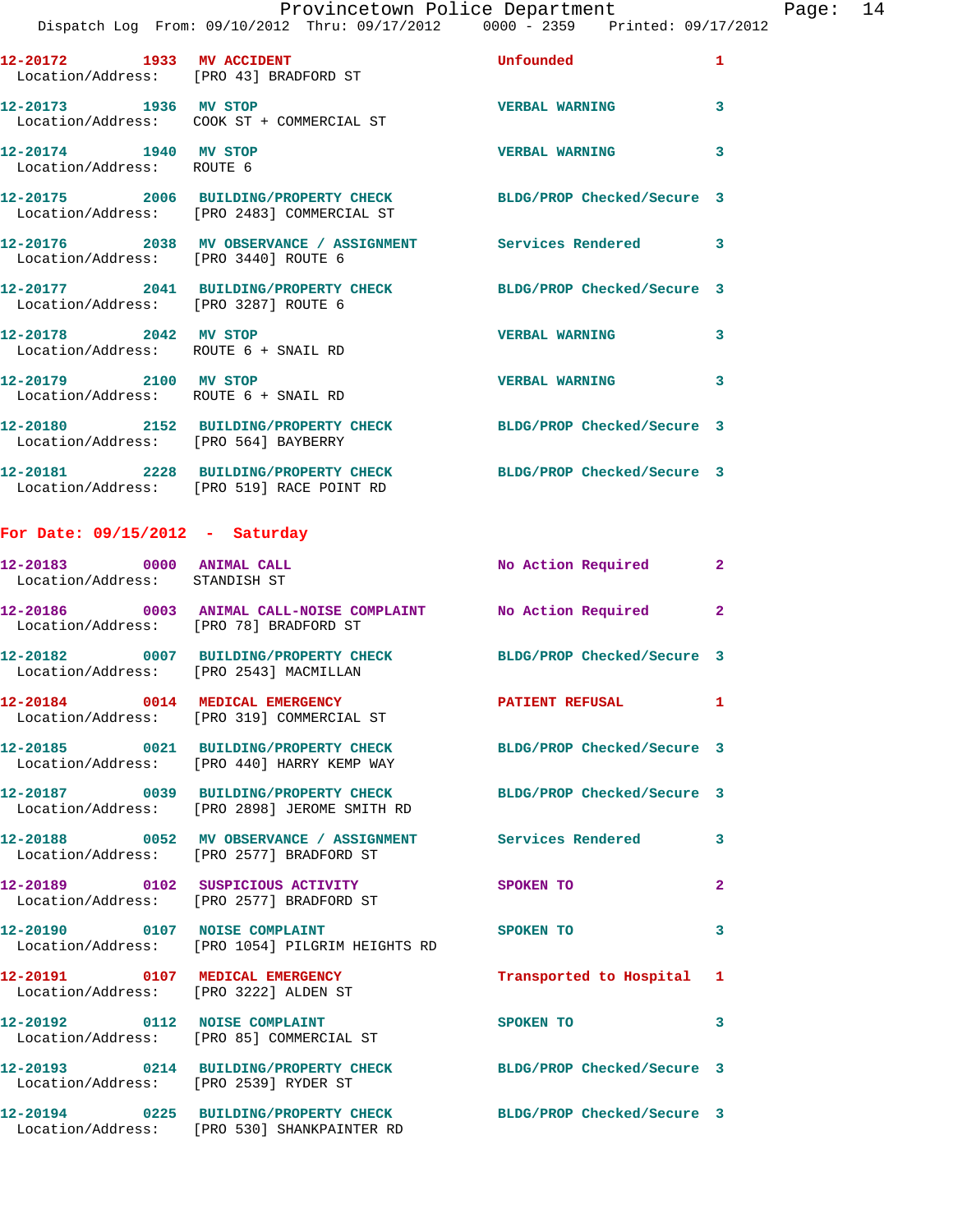|                                                    |                                                                                                                | Provincetown Police Department |              | Page: 15        |  |
|----------------------------------------------------|----------------------------------------------------------------------------------------------------------------|--------------------------------|--------------|-----------------|--|
|                                                    | Dispatch Log From: 09/10/2012 Thru: 09/17/2012 0000 - 2359 Printed: 09/17/2012                                 |                                |              |                 |  |
|                                                    | 12-20195 0328 MEDICAL EMERGENCY PATIENT REFUSAL 1<br>Location/Address: [PRO 1178] PLEASANT ST                  |                                |              |                 |  |
|                                                    | 12-20196 0348 BUILDING/PROPERTY CHECK BLDG/PROP Checked/Secure 3<br>Location/Address: [PRO 488] MAYFLOWER ST   |                                |              |                 |  |
| Location/Address: [PRO 444] HIGH POLE              | 12-20197 0400 BUILDING/PROPERTY CHECK BLDG/PROP Checked/Secure 3                                               |                                |              |                 |  |
|                                                    | 12-20198 0526 INFO SERVICES - LOBBY Services Rendered 2<br>Location/Address: [PRO 542] SHANK PAINTER RD        |                                |              | 17 <sub>1</sub> |  |
| Location/Address: ROUTE 6                          | 12-20199 0547 MV OBSERVANCE / ASSIGNMENT No Action Required 3                                                  |                                |              |                 |  |
|                                                    | 12-20200 0607 AIRCRAFT-FLIGHT COVERAGE Services Rendered<br>Location/Address: [PRO 516] RACE POINT RD          |                                | $\mathbf{2}$ |                 |  |
|                                                    | 12-20201 0727 BOAT/HARBORMASTER<br>Location/Address: [PRO 3259] MACMILLAN WHARF                                | Services Rendered              | $\mathbf{2}$ |                 |  |
| Location/Address: [PRO 3287] ROUTE 6               | 12-20202 0734 BUILDING/PROPERTY CHECK BLDG/PROP Checked/Secure 3                                               |                                |              |                 |  |
|                                                    | 12-20205 0800 BUILDING/PROPERTY CHECK BLDG/PROP Checked/Secure 3<br>Location/Address: [PRO 3318] CEMETERY RD   |                                |              |                 |  |
|                                                    | 12-20203 0802 BUILDING/PROPERTY CHECK BLDG/PROP Checked/Secure 3<br>Location/Address: [PRO 2206] COMMERCIAL ST |                                |              |                 |  |
| 12-20204 0812 MV STOP<br>Location/Address: ROUTE 6 |                                                                                                                | VERBAL WARNING 3               |              |                 |  |
|                                                    | 12-20206 0939 TRAFFIC CONTROL<br>Location/Address: [PRO 439] GOSNOLD ST                                        | Services Rendered 3            |              |                 |  |
|                                                    | 12-20207 1022 BUILDING/PROPERTY CHECK BLDG/PROP Checked/Secure 3<br>Location/Address: [PRO 564] BAYBERRY AVE   |                                |              |                 |  |
| 12-20208<br>Location/Address: [PRO 885] CONWAY ST  | 1059 MEDICAL EMERGENCY                                                                                         | Transported to Hospital 1      |              |                 |  |
| 12-20209 1132 ANIMAL CALL                          | Location/Address: [PRO 1797] BRADFORD ST                                                                       | Services Rendered              | $\mathbf{2}$ |                 |  |
| 12-20210 1150 COMPLAINT                            | Location/Address: [PRO 348] COMMERCIAL ST                                                                      | <b>Services Rendered</b>       | 3            |                 |  |
|                                                    | 12-20211 1204 MASS LICENSE/DESTROYED<br>Location: [PRO 3431] LOPES SQUARE                                      | <b>Services Rendered</b>       | 3            |                 |  |
| 12-20212 1236 ASSIST CITIZEN                       |                                                                                                                | Services Rendered              | $\mathbf{3}$ |                 |  |

Location/Address: [PRO 1414] PEARL ST

**12-20213 1417 ANIMAL CALL Services Rendered 2**  Location/Address: [PRO 1783] FRANKLIN ST

**12-20214 1538 MV OBSERVANCE / ASSIGNMENT Services Rendered 3**  Location/Address: ROUTE 6

**12-20215 1541 MV STOP VERBAL WARNING 3**  Location/Address: ROUTE 6

**12-20216 1622 SHOPLIFTING Investigated 3**  Location/Address: [PRO 1714] COMMERCIAL ST

12-20217 1707 PARK, WALK & TALK **Services Rendered** 2

Location/Address: [PRO 3430] COMMERCIAL ST

**12-20218 1714 HAZARDS Services Rendered 2**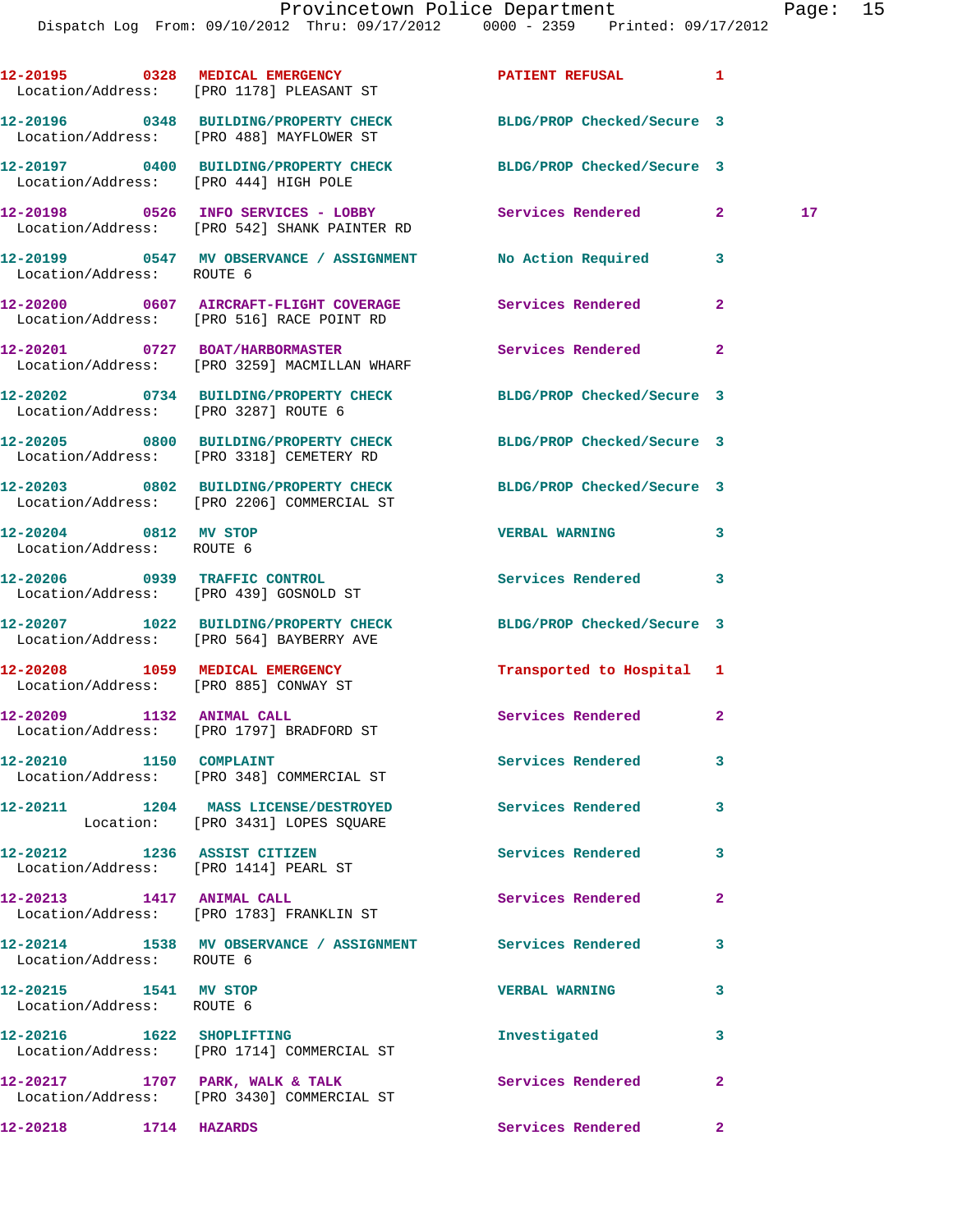|                                        | Provincetown Police Department<br>Dispatch Log From: 09/10/2012 Thru: 09/17/2012 0000 - 2359 Printed: 09/17/2012  |                            |                |
|----------------------------------------|-------------------------------------------------------------------------------------------------------------------|----------------------------|----------------|
|                                        | Location/Address: [PRO 1096] SANDY HILL LN                                                                        |                            |                |
|                                        | 12-20219 1738 MEDICAL EMERGENCY<br>Location/Address: HARRY KEMP WAY + CONWELL ST                                  | <b>Services Rendered</b>   | 1              |
|                                        | 12-20221 1851 FOUND CREDIT CARD<br>Location/Address: [PRO 542] SHANK PAINTER RD                                   | Services Rendered          | 3              |
|                                        | 12-20222 1859 BUILDING/PROPERTY CHECK<br>Location/Address: [PRO 2206] COMMERCIAL ST                               | BLDG/PROP Checked/Secure 3 |                |
|                                        | 12-20224 1956 FOUND BAG W/WALLET<br>Location/Address: [PRO 542] SHANK PAINTER RD                                  | <b>Services Rendered</b>   | 3              |
| Location/Address: [PRO 878] CONANT ST  | 12-20226 2114 PARKING COMPLAINT / GENERAL Services Rendered                                                       |                            | 3              |
|                                        | 12-20227 2124 DOMESTIC DISTURBANCE/ASSAULT SPOKEN TO<br>Location/Address: [PRO 3020] STEARNS AVE                  |                            | 1              |
|                                        | 12-20228 2126 NOISE COMPLAINT<br>Location/Address: [PRO 1899] CREEK HILL RD                                       | <b>SPOKEN TO</b>           | 3              |
| Location/Address: [PRO 2543] MACMILLAN | 12-20230 2358 BUILDING/PROPERTY CHECK BLDG/PROP Checked/Secure 3                                                  |                            |                |
| For Date: $09/16/2012$ - Sunday        |                                                                                                                   |                            |                |
|                                        | 12-20231 0027 MV OBSERVANCE / ASSIGNMENT Services Rendered<br>Location/Address: [PRO 2577] BRADFORD ST            |                            | 3              |
|                                        | 12-20232 0030 MEDICAL EMERGENCY<br>Location/Address: [PRO 46] BRADFORD ST                                         | Transported to Hospital    | 1              |
|                                        | 12-20233 0054 MV STOP<br>Location/Address: RYDER ST + BRADFORD ST                                                 | <b>VERBAL WARNING</b>      | 3              |
| 12-20235 0101 COMPLAINT                | Location/Address: MECHANIC ST + COMMERCIAL ST                                                                     | Could Not Locate           | 3              |
| 12-20234 0102 PARK, WALK & TALK        | Location/Address: [PRO 2222] COMMERCIAL ST                                                                        | Services Rendered          | $\overline{2}$ |
|                                        | 12-20236 0116 PARK, WALK & TALK<br>Location/Address: [PRO 105] COMMERCIAL ST                                      | BLDG/PROP Checked/Secure 2 |                |
|                                        | 12-20237 0128 NOISE COMPLAINT<br>Location/Address: JOHNSON ST + COMMERCIAL ST                                     | SPOKEN TO                  | 3              |
| Location/Address: [PRO 444] HIGH POLE  | 12-20238 0151 BUILDING/PROPERTY CHECK                                                                             | BLDG/PROP Checked/Secure 3 |                |
|                                        | 12-20239 0203 BUILDING/PROPERTY CHECK BLDG/PROP Checked/Secure 3<br>Location/Address: [PRO 1989] COMMERCIAL ST    |                            |                |
| Location/Address: [PRO 3287] ROUTE 6   | 12-20240 0304 BUILDING/PROPERTY CHECK                                                                             | BLDG/PROP Checked/Secure 3 |                |
| 12-20241 0317 DISTURBANCE              | Location/Address: [PRO 711] BRADFORD ST                                                                           | SPOKEN TO                  | 1              |
|                                        | 12-20242 0329 NOISE COMPLAINT<br>Location/Address: [PRO 1792] BRADFORD ST                                         | Unfounded                  | 3              |
|                                        | 12-20243 0435 BUILDING/PROPERTY CHECK BLDG/PROP Checked/Secure 3<br>Location/Address: [PRO 3030] TIN PAN ALLEY RD |                            |                |
| Location/Address: [PRO 571] ALDEN ST   | 12-20244 0500 BUILDING/PROPERTY CHECK BLDG/PROP Checked/Secure 3                                                  |                            |                |

Page:  $16$ <br> $12$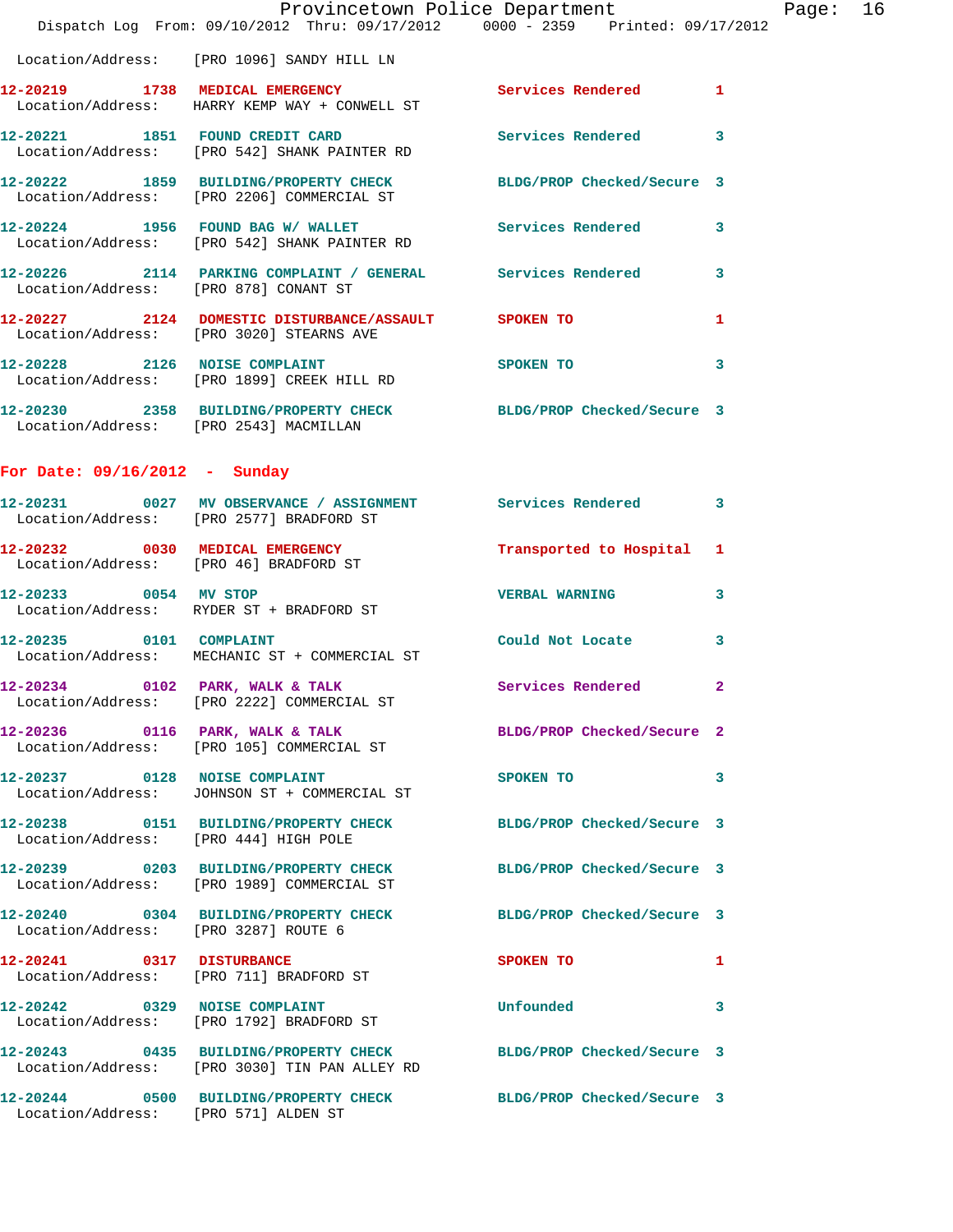|                                    | Provincetown Police Department<br>Dispatch Log From: 09/10/2012 Thru: 09/17/2012 0000 - 2359 Printed: 09/17/2012 |                          |              | Page: 17 |  |
|------------------------------------|------------------------------------------------------------------------------------------------------------------|--------------------------|--------------|----------|--|
|                                    | 12-20245 0528 NOISE COMPLAINT<br>Location/Address: [PRO 2375] CONANT ST                                          | SPOKEN TO 3              |              |          |  |
|                                    | 12-20246 0615 BUILDING/PROPERTY CHECK BLDG/PROP Checked/Secure 3<br>Location/Address: [PRO 3163] WINTHROP ST     |                          |              |          |  |
|                                    | 12-20247 0624 INFO SERVICES - LOBBY<br>Location/Address: [PRO 542] SHANK PAINTER RD                              | Services Rendered 2      |              | 18       |  |
|                                    | 12-20248 0638 MEDICAL EMERGENCY <b>NEW PATIENT REFUSAL</b><br>Location/Address: [PRO 2639] COURT ST              |                          | $\mathbf{1}$ |          |  |
|                                    | 12-20249 0702 ANIMAL CALL<br>Location/Address: [PRO 3405] COMMERCIAL ST                                          | <b>Services Rendered</b> | $\mathbf{2}$ |          |  |
|                                    | 12-20250 0722 BOAT/HARBORMASTER<br>Location/Address: [PRO 3259] MACMILLAN WHARF                                  | Services Rendered        | $\mathbf{2}$ |          |  |
| Location/Address: ROUTE 6          | 12-20251 0744 MV OBSERVANCE / ASSIGNMENT Services Rendered 3                                                     |                          |              |          |  |
|                                    | 12-20252 0815 MV STOP<br>Location/Address: HOWLAND ST + BRADFORD ST                                              | VERBAL WARNING 3         |              |          |  |
|                                    | 12-20254 0830 BUILDING/PROPERTY CHECK BLDG/PROP Checked/Secure 3<br>Location/Address: [PRO 2483] COMMERCIAL ST   |                          |              |          |  |
|                                    | 12-20257 0947 191 OUT OF TOWN<br>Location/Address: [PRO 1892] SHANK PAINTER RD                                   | Services Rendered 1      |              |          |  |
|                                    | 12-20255 0955 BUILDING/PROPERTY CHECK BLDG/PROP Checked/Secure 3<br>Location/Address: [PRO 488] MAYFLOWER ST     |                          |              |          |  |
|                                    | 12-20256 0956 FIRE, OTHER<br>Location/Address: [PRO 1892] SHANK PAINTER RD                                       | Services Rendered 1      |              |          |  |
| 12-20258 1012 ASSIST CITIZEN       | Location/Address: [PRO 3632] COMMERCIAL ST                                                                       | Services Rendered 3      |              |          |  |
|                                    | 12-20259 1020 BUILDING/PROPERTY CHECK BLDG/PROP Checked/Secure 3<br>Location/Address: [PRO 391] COMMERCIAL ST    |                          |              |          |  |
| 12-20260 1032 MV STOP              | Location/Address: [PRO 2818] CONWELL ST                                                                          | VERBAL WARNING 3         |              |          |  |
| Location/Address: [PRO 2] ALDEN ST | 12-20261 1038 BUILDING/PROPERTY CHECK BLDG/PROP Checked/Secure 3                                                 |                          |              |          |  |
| 12-20262 1048 MV STOP              | Location/Address: [PRO 526] RYDER ST EXT                                                                         | VERBAL WARNING 3         |              |          |  |
|                                    | 12-20263 1051 PARKING COMPLAINT / GENERAL Citation/Warning Issued 3<br>Location/Address: PEARL ST + FISHBURN CT  |                          |              |          |  |
|                                    | 12-20264 1118 STAFF AT THE SCHOOL 5 Services Rendered 3<br>Location/Address: [PRO 569] WINSLOW ST                |                          |              |          |  |
|                                    | 12-20265 1132 BUILDING/PROPERTY CHECK BLDG/PROP Checked/Secure 3<br>Location/Address: [PRO 519] RACE POINT RD    |                          |              |          |  |
|                                    | 12-20267 1138 ALARM - GENERAL<br>Location/Address: [PRO 182] COMMERCIAL ST                                       | Services Rendered 1      |              |          |  |
|                                    | 12-20268 1147 MV STOP<br>Location/Address: ALDEN ST + BRADFORD ST                                                | <b>VERBAL WARNING</b>    | 3            |          |  |
|                                    | 12-20269 1158 MEDICAL EMERGENCY<br>Location/Address: [PRO 1369] COURT ST                                         | PATIENT REFUSAL          | 1            |          |  |
|                                    | 12-20270 1205 ANIMAL CALL<br>Location/Address: [PRO 3456] RYDER ST EXT                                           | Services Rendered        | $\mathbf{2}$ |          |  |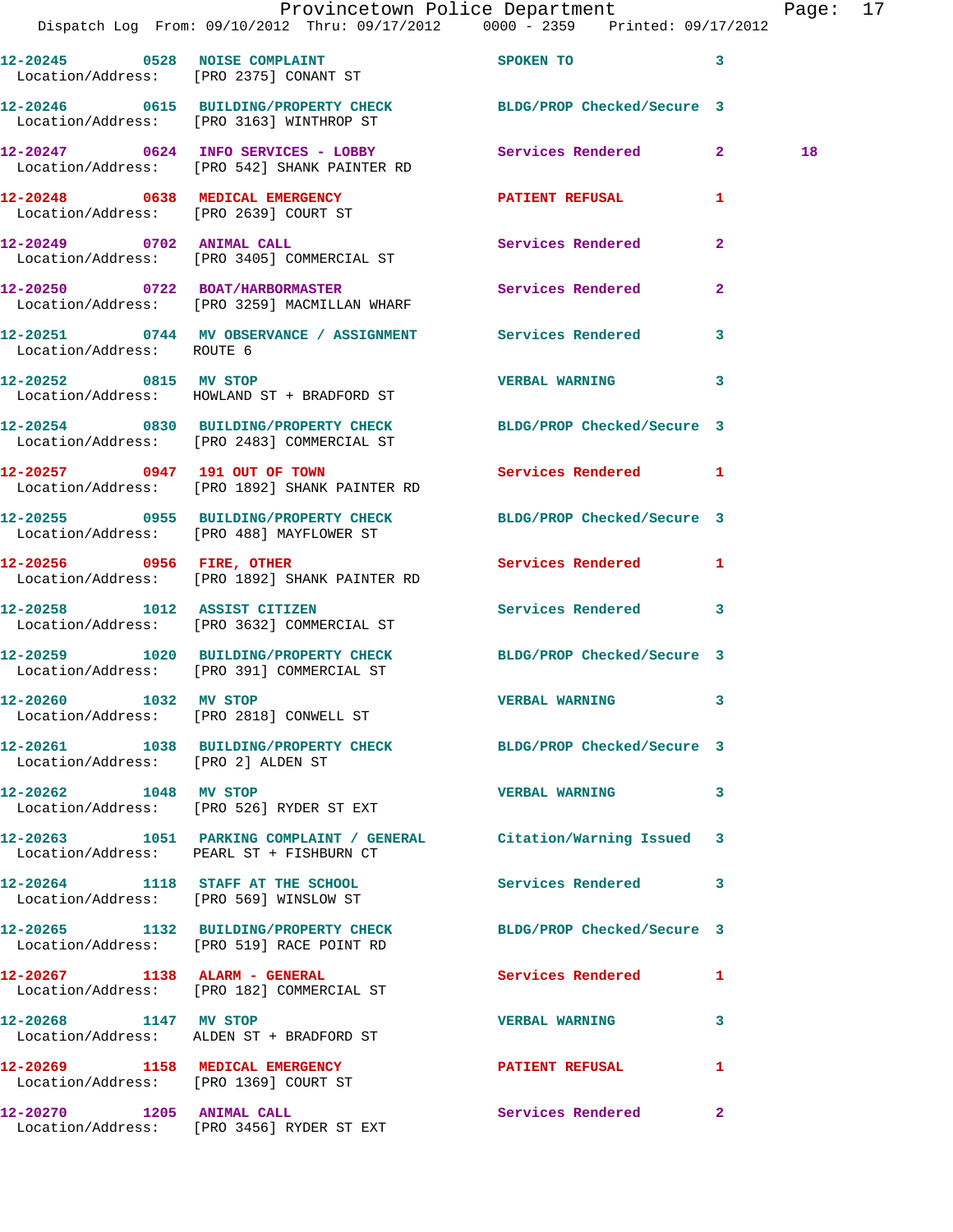Dispatch Log From: 09/10/2012 Thru: 09/17/2012 0000 - 2359 Printed: 09/17/2012

**12-20271 1214 LOST BIKE WHEEL Services Rendered 3**  Location/Address: [PRO 1895] BRADFORD ST **12-20272 1231 MV STOP VERBAL WARNING 3**  Location/Address: BRADFORD ST + KENDALL LN **12-20273 1232 THREATS SPOKEN TO 2**  Location/Address: [PRO 290] COMMERCIAL ST **12-20275 1402 MV STOP Services Rendered 3**  Location/Address: [PRO 526] RYDER ST EXT **12-20277 1608 BUILDING/PROPERTY CHECK BLDG/PROP Checked/Secure 3**  Location/Address: [PRO 530] SHANKPAINTER RD **12-20278 1609 MEDICAL EMERGENCY Transported to Hospital 1**  Location/Address: [PRO 208] COMMERCIAL ST **12-20279 1618 MV STOP VERBAL WARNING 3**  Location/Address: [PRO 1256] STANDISH ST **12-20280 1622 LOST ZIP BAG W/ CASH AND CC'S Services Rendered 3**  Location/Address: [PRO 542] SHANK PAINTER RD **12-20281 1651 BUILDING/PROPERTY CHECK BLDG/PROP Checked/Secure 3**  Location/Address: [PRO 488] MAYFLOWER ST **12-20282 1653 MEDICAL EMERGENCY Transported to Hospital 1**  Location/Address: [PRO 3296] SHANK PAINTER RD **12-20283 1740 BUILDING/PROPERTY CHECK BLDG/PROP Checked/Secure 3**  Location/Address: [PRO 16] BRADFORD ST **12-20284 1747 ASSIST CITIZEN Services Rendered 3**  Location/Address: [PRO 1190] COMMERCIAL ST **12-20285 1802 ASSIST AGENCY / MUTUAL AID Services Rendered 3**  Location/Address: [PRO 2754] ROUTE 6 **12-20286 1815 BUILDING/PROPERTY CHECK BLDG/PROP Checked/Secure 3**  Location/Address: [PRO 519] RACE POINT RD **12-20287 1830 BUILDING/PROPERTY CHECK BLDG/PROP Checked/Secure 3**  Location/Address: [PRO 564] BAYBERRY **12-20288 1830 BUILDING/PROPERTY CHECK BLDG/PROP Checked/Secure 3**  Location/Address: [PRO 2483] COMMERCIAL ST **12-20289 1913 LOST KEYS/FORD Services Rendered 3**  Location/Address: [PRO 3296] SHANK PAINTER RD **12-20290 1950 MV STOP VERBAL WARNING 3**  Location: [PRO 3431] LOPES SQUARE **12-20291 1957 LANDLORD/TENANT Peace Restored 2**  Location/Address: [PRO 711] BRADFORD ST **12-20293 2036 ALARM - GENERAL Services Rendered 1**  Location/Address: [PRO 2989] COMMERCIAL ST **12-20294 2111 SERVICE CALL Services Rendered 3**  Location/Address: [PRO 526] RYDER ST EXT **12-20295 2134 BUILDING/PROPERTY CHECK BLDG/PROP Checked/Secure 3**  Location/Address: [PRO 440] HARRY KEMP WAY **12-20296 2236 COMM/BURG False Alarm 1**  Location/Address: [PRO 440] HARRY KEMP WAY **12-20297 2337 MV OBSERVANCE / ASSIGNMENT Services Rendered 3**